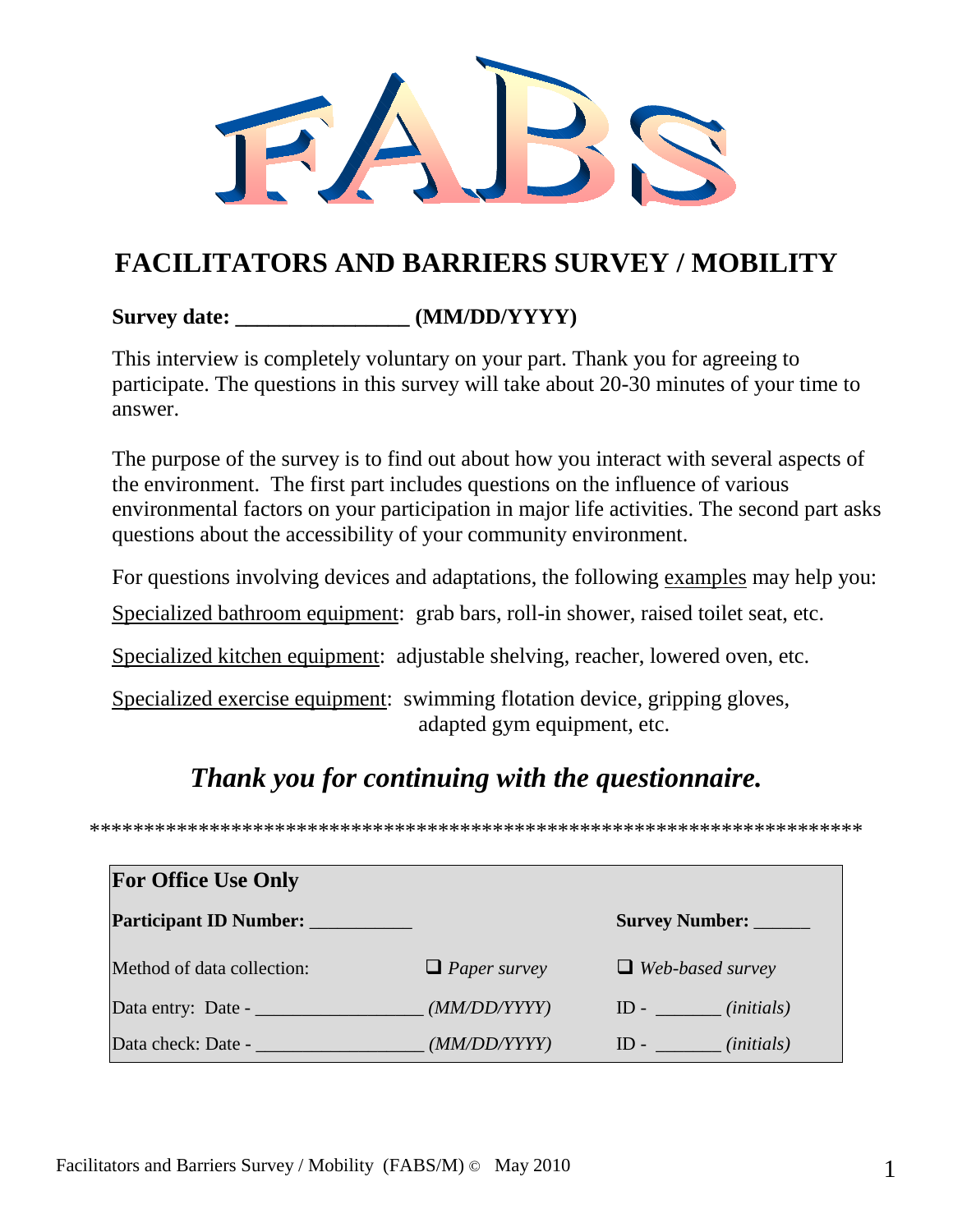## **Section 1 – Personal Mobility Devices**

The next questions are about personal mobility devices that you use, how frequently you use them and how they influence your participation in the community. Mobility devices include a manual wheelchair, a power wheelchair, a scooter, crutches, a cane, a walker, an orthotic (brace), or transferring devices (lifts and boards).

**1.** Please check **one** of the following mobility devices that you use **most often** when you participate in community activities.

| $\Box$ Manual wheelchair |       | $\Box$ Cane                                 |              |       |                               | $\Box$ Other device $\Box$                                                       |        |
|--------------------------|-------|---------------------------------------------|--------------|-------|-------------------------------|----------------------------------------------------------------------------------|--------|
| $\Box$ Power wheelchair  |       | $\Box$ Crutches                             |              |       |                               | $\Box$ Do not use any type of mobility device*                                   |        |
| $\Box$ Scooter           |       | $\Box$ Walker                               |              |       | $(*Go to page 3.)$            |                                                                                  |        |
|                          |       |                                             |              |       | $\Box$ I prefer not to answer |                                                                                  |        |
|                          |       | 2. (Wheelchair/Scooter) Make                |              |       |                               | Year Purchased ______ N/A ___                                                    |        |
| community?               |       | a. How often do you use this device in your |              |       |                               | b. How does your device influence your<br>participation in community activities? |        |
| Always                   | Often | Sometimes                                   | <b>Never</b> | Helps | Helps                         | Limits                                                                           | Limits |
|                          |       |                                             |              | a lot | some                          | some                                                                             | a lot  |
|                          |       | I prefer not to answer                      |              |       |                               |                                                                                  |        |
|                          |       |                                             |              |       |                               | I prefer not to answer                                                           |        |
|                          |       |                                             |              |       |                               |                                                                                  |        |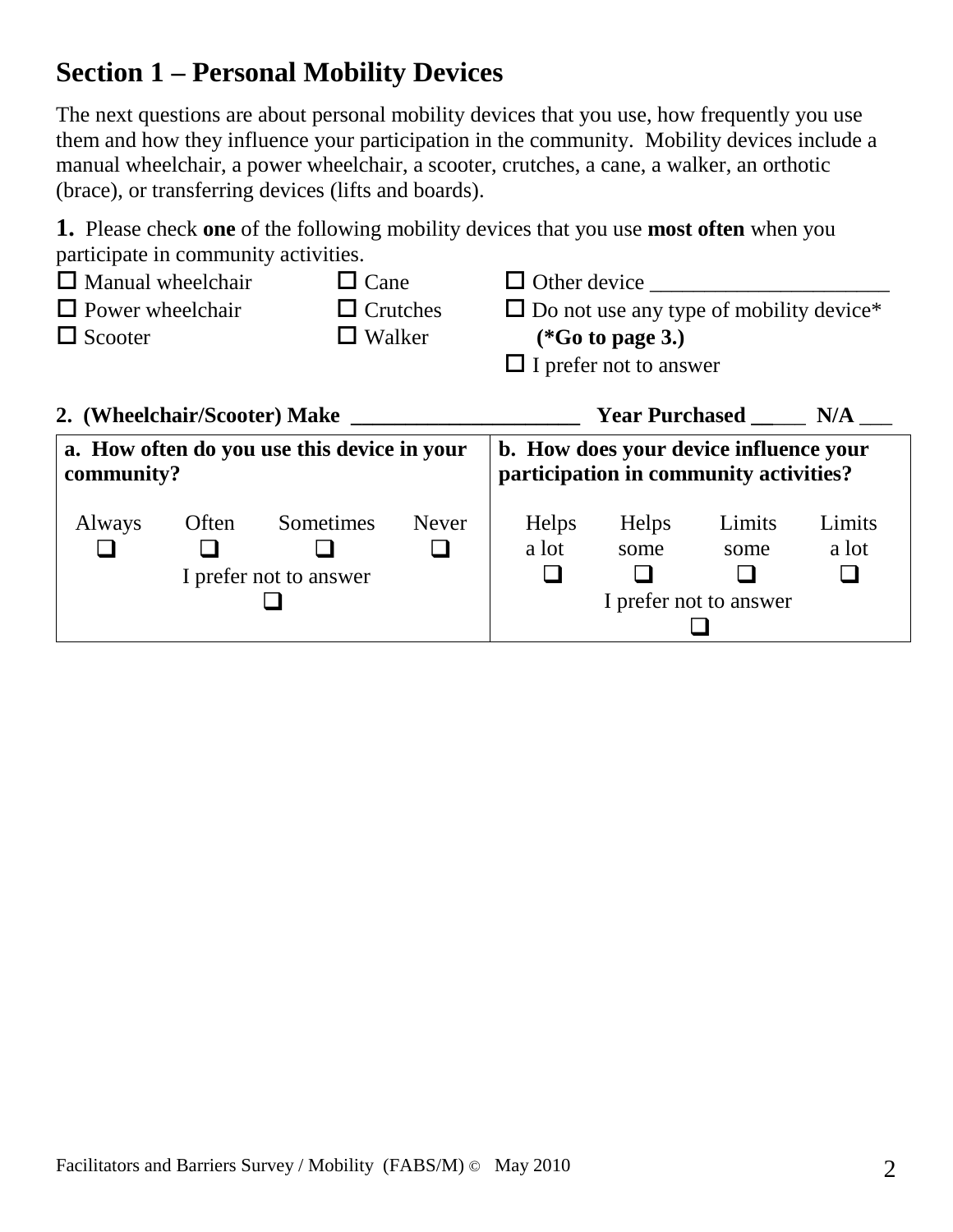### **Section 2 – Home Environment: Features**

The following questions are about your HOME environment. The environmental feature (e.g., stairs, carpet) may or may not be found in your home. If the feature is in your home, then you will be asked how much the feature influences your participation in doing activities in your home (helps a lot, helps some, limits some or limits a lot). A second questions asks how frequently you encounter the feature at home (daily, weekly, monthly or less than monthly). Please mark the choice that is closest to your experience.

| 3. Stairs                 |                                                                                                                              |
|---------------------------|------------------------------------------------------------------------------------------------------------------------------|
| $\Box$ Ye s $\rightarrow$ | <b>How much?</b> $\Box$ <i>Help a lot</i> $\Box$ <i>Help some</i> $\Box$ <i>Limit some</i> $\Box$ <i>Limit a lot</i>         |
|                           | $\Box$ I prefer not to answer                                                                                                |
|                           | <b>How often?</b> $\Box$ <i>Daily</i><br>$\Box$ <i>Weekly</i><br>$\Box$ <i>Monthly</i><br>$\Box$ <i>Less than monthly</i>    |
|                           |                                                                                                                              |
| $\Box$ No $\rightarrow$   | Stairs do not influence participation - Go to next question.                                                                 |
| $\Box$ N/A $\rightarrow$  | Do not have them in my home - Go to next question.                                                                           |
| $\Box$ I prefer not       |                                                                                                                              |
| to answer $\rightarrow$   | -Go to next question.                                                                                                        |
| 4. Ramps                  |                                                                                                                              |
|                           |                                                                                                                              |
| $\Box$ Yes $\rightarrow$  | <b>How much?</b> $\Box$ <i>Help a lot</i> $\Box$ <i>Help some</i> $\Box$ <i>Limit some</i> $\Box$ <i>Limit a lot</i>         |
|                           | $\Box$ I prefer not to answer                                                                                                |
|                           | <b>How often?</b> $\square$ <i>Daily</i> $\square$ <i>Weekly</i><br>$\Box$ <i>Monthly</i><br>$\Box$ <i>Less than monthly</i> |
|                           |                                                                                                                              |
| $\Box$ No $\rightarrow$   | Ramps do not influence participation - Go to next question.                                                                  |
| $\Box$ N/A $\rightarrow$  | Do not have them in my home - Go to next question.                                                                           |
| $\Box$ I prefer not       |                                                                                                                              |
| to answer $\rightarrow$   | -Go to next question.                                                                                                        |
| 5. Doors                  |                                                                                                                              |
| $\Box$ Yes $\rightarrow$  | <b>How much?</b> $\Box$ <i>Help a lot</i> $\Box$ <i>Help some</i> $\Box$ <i>Limit some</i> $\Box$ <i>Limit a lot</i>         |
|                           | $\Box$ I prefer not to answer                                                                                                |
|                           | <b>How often?</b> $\Box$ <i>Daily</i><br>$\Box$ <i>Weekly</i><br>$\Box$ <i>Monthly</i> $\Box$ <i>Less than monthly</i>       |
|                           |                                                                                                                              |
| $\Box$ No $\rightarrow$   | Doors do not influence participation - Go to next question.                                                                  |
| $\Box$ I prefer not       |                                                                                                                              |
| to answer $\rightarrow$   | -Go to next question.                                                                                                        |

**In your home, do the following influence your participation in activities?**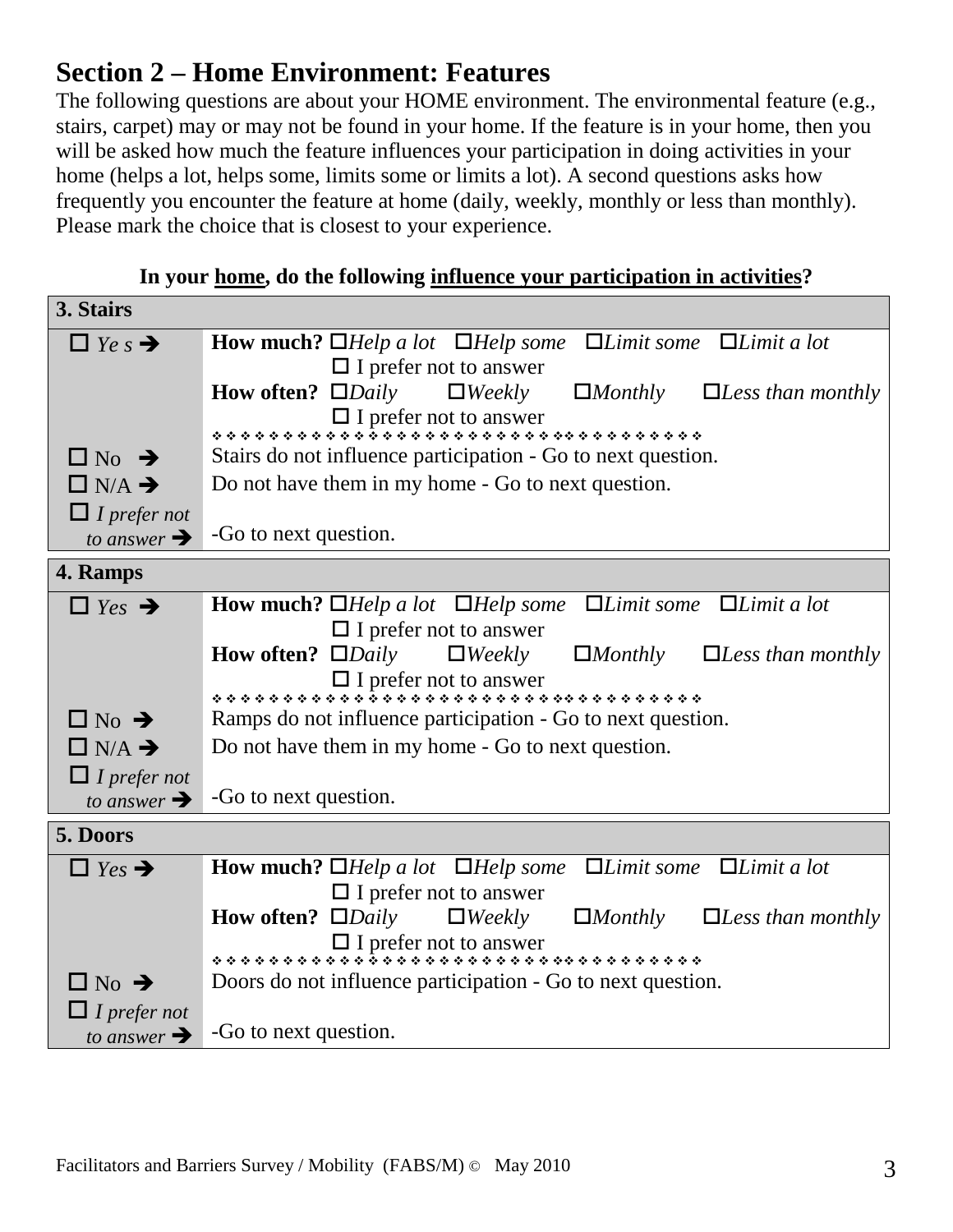**In your home, do the following influence your participation in activities?**

| <b>6. Carpets</b>         |                                                                                                                              |
|---------------------------|------------------------------------------------------------------------------------------------------------------------------|
| $\Box$ Yes $\rightarrow$  | <b>How much?</b> $\Box$ <i>Help a lot</i> $\Box$ <i>Help some</i> $\Box$ <i>Limit some</i> $\Box$ <i>Limit a lot</i>         |
|                           | $\Box$ I prefer not to answer                                                                                                |
|                           | <b>How often?</b> $\square$ <i>Daily</i> $\square$ <i>Weekly</i><br>$\Box$ <i>Monthly</i><br>$\Box$ <i>Less than monthly</i> |
|                           |                                                                                                                              |
|                           |                                                                                                                              |
| $\Box$ No $\rightarrow$   | Carpets do not influence participation - Go to next question.                                                                |
| $\Box$ N/A $\rightarrow$  | Do not have them in my home - Go to next question.                                                                           |
| $\Box$ I prefer not       |                                                                                                                              |
| to answer $\rightarrow$   | -Go to next question.                                                                                                        |
| <b>7. Hardwood floors</b> |                                                                                                                              |
|                           |                                                                                                                              |
| $\Box$ Yes $\rightarrow$  | <b>How much?</b> $\Box$ <i>Help a lot</i> $\Box$ <i>Help some</i> $\Box$ <i>Limit some</i> $\Box$ <i>Limit a lot</i>         |
|                           | $\Box$ I prefer not to answer                                                                                                |
|                           | <b>How often?</b> $\square$ <i>Daily</i> $\square$ <i>Weekly</i><br>$\Box$ <i>Monthly</i><br>$\Box$ <i>Less than monthly</i> |
|                           |                                                                                                                              |
| $\Box$ No $\rightarrow$   | Hardwood floors do not influence participation - Go to next question.                                                        |
| $\Box$ N/A $\rightarrow$  | Do not have them in my home - Go to next question.                                                                           |
|                           |                                                                                                                              |
| $\Box$ I prefer not       |                                                                                                                              |
| to answer $\rightarrow$   | -Go to next question.                                                                                                        |
|                           |                                                                                                                              |
| 8. Handrails              |                                                                                                                              |
| $\Box$ Yes $\rightarrow$  | $\Box$ <i>Limit some</i> $\Box$ <i>Limit a lot</i><br><b>How much?</b> $\Box$ <i>Help a lot</i> $\Box$ <i>Help some</i>      |
|                           | $\Box$ I prefer not to answer                                                                                                |
|                           | <b>How often?</b> $\Box$ <i>Daily</i><br>$\Box$ Weekly<br>$\Box$ <i>Monthly</i><br>$\Box$ <i>Less than monthly</i>           |
|                           |                                                                                                                              |
|                           |                                                                                                                              |
| $\Box$ No $\rightarrow$   | Handrails do not influence participation - Go to next question.                                                              |
| $\Box$ N/A $\rightarrow$  | Do not have them in my home - Go to next question.                                                                           |
| $\Box$ I prefer not       |                                                                                                                              |
| to answer $\rightarrow$   | -Go to next question.                                                                                                        |
|                           | 9. Specialized bathroom equipment                                                                                            |
|                           |                                                                                                                              |
| $\Box$ Yes $\rightarrow$  | $\Box$ <i>Limit some</i> $\Box$ <i>Limit a lot</i><br><b>How much?</b> $\Box$ <i>Help a lot</i> $\Box$ <i>Help some</i>      |
|                           | $\Box$ I prefer not to answer                                                                                                |
|                           | How often? $\square$ <i>Daily</i><br>$\Box$ <i>Weekly</i><br>$\Box$ <i>Monthly</i><br>$\Box$ <i>Less than monthly</i>        |
|                           |                                                                                                                              |
| $\Box$ No $\rightarrow$   | This equipment does not influence participation $-$ Go to next question.                                                     |
| $\Box$ N/A $\rightarrow$  | Do not have this equipment in my home - Go to next question.                                                                 |
| $\Box$ I prefer not       |                                                                                                                              |

Facilitators and Barriers Survey / Mobility (FABS/M)  $\odot$  May 2010 4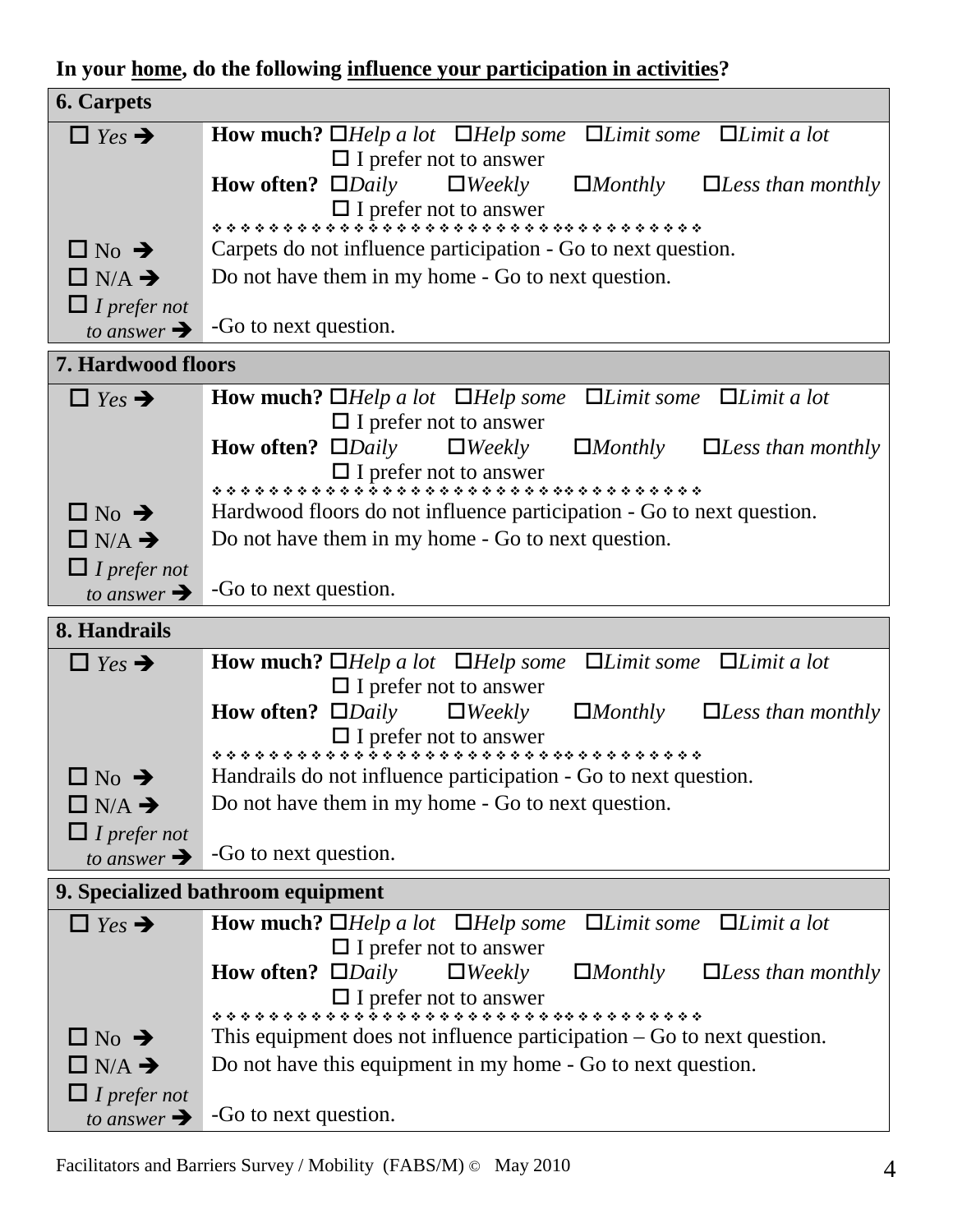#### **In your home, do the following influence your participation in activities?**

|                          | 10. Specialized kitchen equipment                                                                                            |
|--------------------------|------------------------------------------------------------------------------------------------------------------------------|
| $\Box$ Yes $\rightarrow$ | <b>How much?</b> $\Box$ <i>Help a lot</i> $\Box$ <i>Help some</i> $\Box$ <i>Limit some</i> $\Box$ <i>Limit a lot</i>         |
|                          | $\Box$ I prefer not to answer                                                                                                |
|                          | <b>How often?</b> $\square$ <i>Daily</i> $\square$ <i>Weekly</i><br>$\Box$ <i>Monthly</i><br>$\Box$ <i>Less than monthly</i> |
|                          |                                                                                                                              |
|                          |                                                                                                                              |
| $\Box$ No $\rightarrow$  | This equipment does not influence participation $-$ Go to next question.                                                     |
| $\Box$ N/A $\rightarrow$ | Do not have this equipment in my home - Go to next question.                                                                 |
| $\Box$ I prefer not      |                                                                                                                              |
| to answer $\rightarrow$  | -Go to next question.                                                                                                        |
|                          | 11. Specialized exercise equipment                                                                                           |
| $\Box$ Yes $\rightarrow$ | <b>How much?</b> $\Box$ <i>Help a lot</i> $\Box$ <i>Help some</i><br>$\Box$ <i>Limit some</i><br>$\Box$ <i>Limit a lot</i>   |
|                          | $\Box$ I prefer not to answer                                                                                                |
|                          | <b>How often?</b> $\square$ <i>Daily</i><br>$\Box$ Weekly<br>$\Box$ <i>Monthly</i><br>$\Box$ <i>Less than monthly</i>        |
|                          |                                                                                                                              |
|                          |                                                                                                                              |
| $\Box$ No $\rightarrow$  | This equipment does not influence participation $-$ Go to next question.                                                     |
| $\Box$ N/A $\rightarrow$ | Do not have this equipment in my home - Go to next question.                                                                 |
| $\Box$ I prefer not      |                                                                                                                              |
| to answer $\rightarrow$  | -Go to next question.                                                                                                        |
|                          |                                                                                                                              |
| 12. Adapted telephone    |                                                                                                                              |
| $\Box$ Yes $\rightarrow$ | $\Box$ <i>Limit some</i> $\Box$ <i>Limit a lot</i><br><b>How much?</b> $\Box$ <i>Help a lot</i> $\Box$ <i>Help some</i>      |
|                          | $\Box$ I prefer not to answer                                                                                                |
|                          | <b>How often?</b> $\square$ <i>Daily</i> $\square$ <i>Weekly</i><br>$\Box$ <i>Monthly</i><br>$\Box$ <i>Less than monthly</i> |
|                          |                                                                                                                              |
|                          |                                                                                                                              |
| $\Box$ No $\rightarrow$  | An adapted telephone does not influence participation - Go to next question.                                                 |
| $\Box$ N/A $\rightarrow$ | Do not have this in my home - Go to next question.                                                                           |
| $\Box$ I prefer not      |                                                                                                                              |
| to answer $\rightarrow$  | -Go to next question.                                                                                                        |
| 13. Adapted computer     |                                                                                                                              |
| $\Box$ Yes $\rightarrow$ | $\Box$ <i>Limit some</i> $\Box$ <i>Limit a lot</i><br><b>How much?</b> $\Box$ <i>Help a lot</i> $\Box$ <i>Help some</i>      |
|                          | $\Box$ I prefer not to answer                                                                                                |
|                          | How often? $\Box$ <i>Daily</i><br>$\Box$ <i>Weekly</i><br>$\Box$ <i>Monthly</i><br>$\Box$ <i>Less than monthly</i>           |
|                          |                                                                                                                              |
|                          |                                                                                                                              |
| $\Box$ No $\rightarrow$  | An adapted computer does not influence participation - Go to next question.                                                  |
| $\Box$ N/A $\rightarrow$ | Do not have this in my home - Go to next question.                                                                           |
| $\Box$ I prefer not      | -Go to next question.                                                                                                        |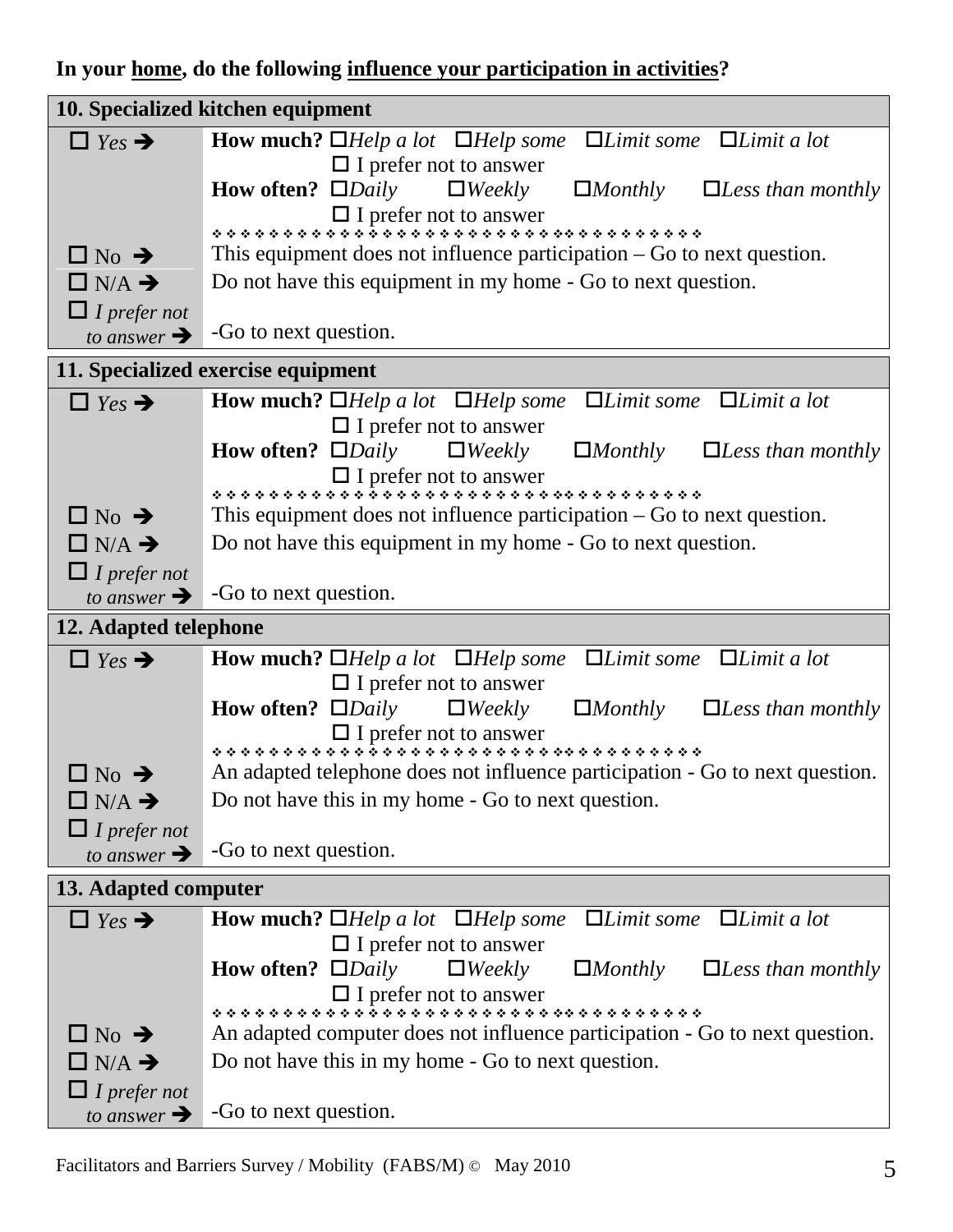**In your home, do the following influence your participation in activities?**

| <b>14. Room temperatures</b> |                                                                                                                        |
|------------------------------|------------------------------------------------------------------------------------------------------------------------|
| $\Box$ Yes $\rightarrow$     | <b>How much?</b> $\Box$ <i>Help a lot</i> $\Box$ <i>Help some</i> $\Box$ <i>Limit some</i> $\Box$ <i>Limit a lot</i>   |
|                              | $\Box$ I prefer not to answer                                                                                          |
|                              | <b>How often?</b> $\Box$ <i>Daily</i> $\Box$ <i>Weekly</i><br>$\Box$ <i>Less than monthly</i><br>$\Box$ <i>Monthly</i> |
|                              | $\Box$ I prefer not to answer                                                                                          |
|                              | *************************************                                                                                  |
| $\Box$ No $\rightarrow$      | Room temperatures do not influence participation - Go to next question.                                                |
| $\Box$ I prefer not          |                                                                                                                        |
|                              | to answer $\rightarrow$ -Go to next question.                                                                          |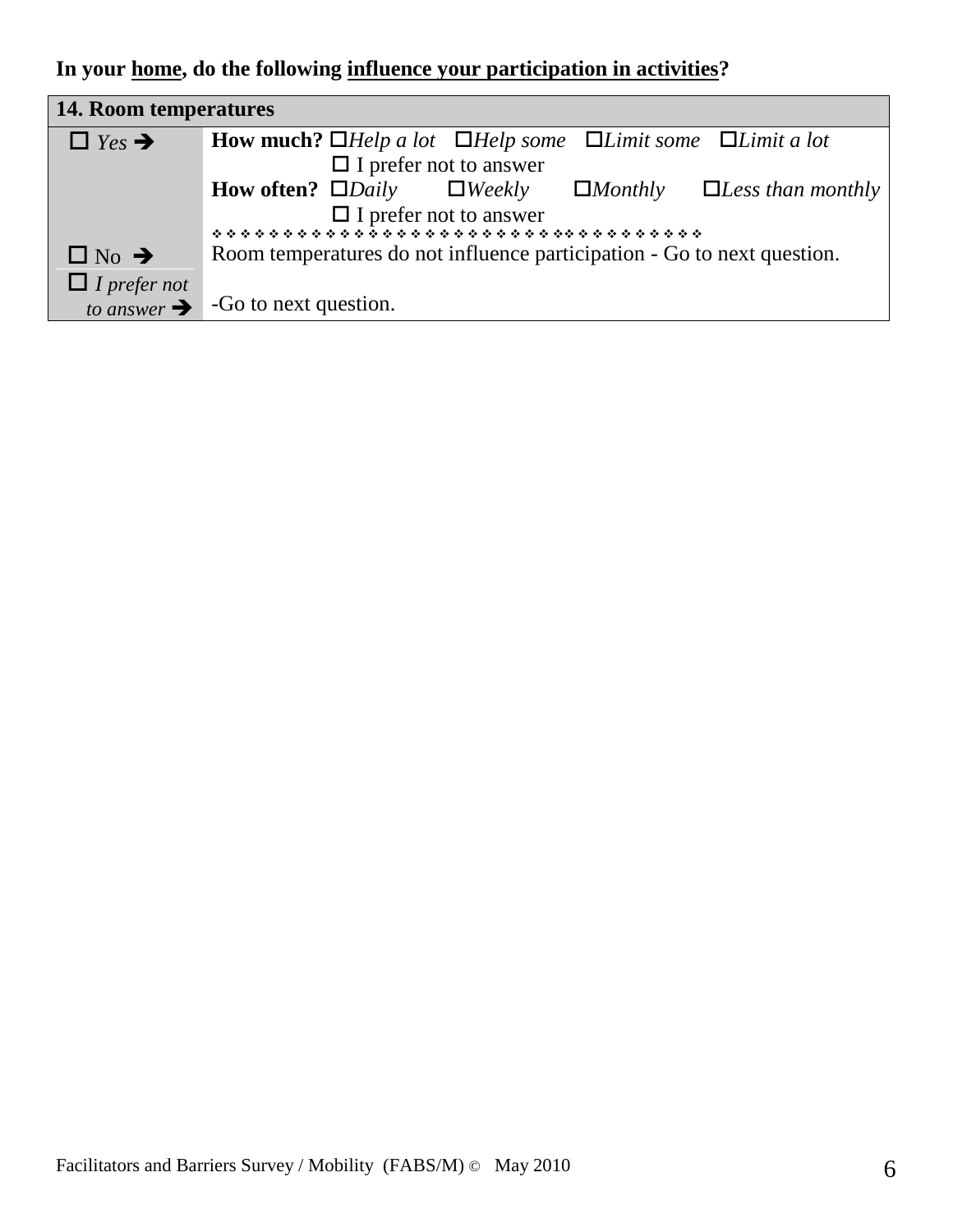## **Section 3 – Community Environment: Features**

The following questions are about your COMMUNITY environment. The environmental feature (e.g., curb cuts, ramps) may or may not be found in your community. If the feature is in your community, then you will be asked how much the feature influences your participation in doing activities in your community (helps a lot, helps some, limits some or limits a lot). A second question asks how frequently you encounter the feature in your community (daily, weekly, monthly or less than monthly). Please mark the choice that is closest to your experience.

| 15. Curb cuts            |                                                                                                                       |
|--------------------------|-----------------------------------------------------------------------------------------------------------------------|
| $\Box$ Yes $\rightarrow$ | How much? $\Box$ Help a lot $\Box$ Help some $\Box$ Limit some $\Box$ Limit a lot                                     |
|                          | $\Box$ I prefer not to answer                                                                                         |
|                          | How often? $\Box$ <i>Daily</i><br>$\Box$ <i>Weekly</i><br>$\Box$ <i>Monthly</i><br>$\Box$ <i>Less than monthly</i>    |
|                          |                                                                                                                       |
|                          |                                                                                                                       |
| $\Box$ No $\rightarrow$  | Curb cuts do not influence participation - Go to next question.                                                       |
| $\Box$ N/A $\rightarrow$ | Do not have them in my community - Go to next question.                                                               |
| $\Box$ I prefer not      |                                                                                                                       |
| to answer $\rightarrow$  | -Go to next question.                                                                                                 |
| 16. Ramps                |                                                                                                                       |
| $\Box$ Yes $\rightarrow$ | How much? $\Box$ Help a lot $\Box$ Help some $\Box$ Limit some $\Box$ Limit a lot                                     |
|                          | $\Box$ I prefer not to answer                                                                                         |
|                          | How often? $\square$ <i>Daily</i> $\square$ <i>Weekly</i><br>$\Box$ <i>Monthly</i><br>$\Box$ <i>Less than monthly</i> |
|                          |                                                                                                                       |
|                          |                                                                                                                       |
| $\Box$ No $\rightarrow$  | Ramps do not influence participation - Go to next question.                                                           |
| $\Box$ N/A $\rightarrow$ | Do not have them in my community - Go to next question.                                                               |
| $\Box$ I prefer not      |                                                                                                                       |
| to answer $\rightarrow$  | -Go to next question.                                                                                                 |
| 17. Automatic doors      |                                                                                                                       |
| $\Box$ Yes $\rightarrow$ | How much? $\Box$ Help a lot $\Box$ Help some $\Box$ Limit some $\Box$ Limit a lot                                     |
|                          | $\Box$ I prefer not to answer                                                                                         |
|                          | How often? $\Box$ <i>Daily</i><br>$\Box$ <i>Weekly</i><br>$\Box$ <i>Monthly</i><br>$\Box$ <i>Less than monthly</i>    |
|                          |                                                                                                                       |
|                          |                                                                                                                       |
| $\Box$ No $\rightarrow$  | Automatic doors do not influence participation - Go to next question.                                                 |
| $\Box$ N/A $\rightarrow$ | Do not have them in my community - Go to next question.                                                               |
| $\Box$ I prefer not      |                                                                                                                       |
| to answer $\rightarrow$  | -Go to next question.                                                                                                 |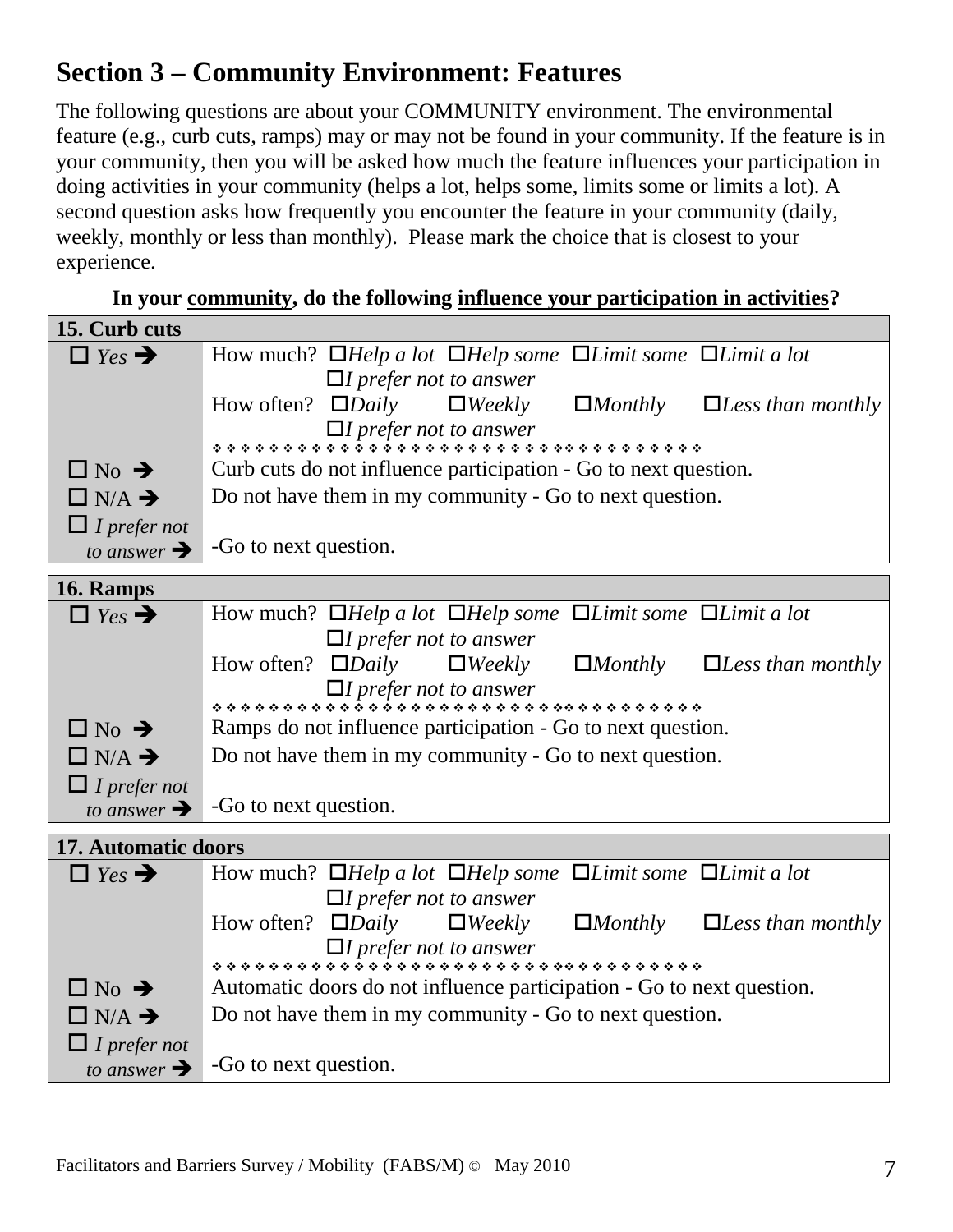#### **In your community, do the following influence your participation in activities?**

| <b>18. Escalators</b>    |                                                                                                                       |
|--------------------------|-----------------------------------------------------------------------------------------------------------------------|
| $\Box$ Yes $\rightarrow$ | How much? $\Box$ Help a lot $\Box$ Help some $\Box$ Limit some $\Box$ Limit a lot                                     |
|                          | $\Box$ I prefer not to answer                                                                                         |
|                          | How often? $\square$ <i>Daily</i> $\square$ <i>Weekly</i><br>$\Box$ <i>Monthly</i><br>$\Box$ <i>Less than monthly</i> |
|                          |                                                                                                                       |
|                          |                                                                                                                       |
| $\Box$ No $\rightarrow$  | Escalators do not influence participation - Go to next question.                                                      |
| $\Box$ N/A $\rightarrow$ | Do not have them in my community - Go to next question.                                                               |
| $\Box$ I prefer not      |                                                                                                                       |
| to answer $\rightarrow$  | -Go to next question.                                                                                                 |
| 19. Elevators            |                                                                                                                       |
| $\Box$ Yes $\rightarrow$ | How much? $\Box$ Help a lot $\Box$ Help some $\Box$ Limit some $\Box$ Limit a lot                                     |
|                          | $\Box I$ prefer not to answer                                                                                         |
|                          | How often? $\square$ <i>Daily</i> $\square$ <i>Weekly</i> $\square$ <i>Monthly</i><br>$\Box$ <i>Less than monthly</i> |
|                          |                                                                                                                       |
|                          |                                                                                                                       |
| $\Box$ No $\rightarrow$  | Elevators do not influence participation - Go to next question.                                                       |
| $\Box$ N/A $\rightarrow$ | Do not have them in my community - Go to next question.                                                               |
| $\Box$ I prefer not      |                                                                                                                       |
| to answer $\rightarrow$  | -Go to next question.                                                                                                 |
|                          |                                                                                                                       |
| 20. Flat terrain         |                                                                                                                       |
| $\Box$ Yes $\rightarrow$ | How much? $\Box$ Help a lot $\Box$ Help some $\Box$ Limit some $\Box$ Limit a lot                                     |
|                          | $\Box$ I prefer not to answer                                                                                         |
|                          | How often? $\Box$ <i>Daily</i><br>$\Box$ <i>Weekly</i><br>$\Box$ <i>Monthly</i>                                       |
|                          |                                                                                                                       |
|                          |                                                                                                                       |
| $\Box$ No $\rightarrow$  | Flat terrain does not influence participation - Go to next question.                                                  |
| $\Box$ N/A $\rightarrow$ | Do not have this in my community - Go to next question.                                                               |
| $\Box$ I prefer not      |                                                                                                                       |
| to answer $\rightarrow$  | -Go to next question.                                                                                                 |
| 21. Gravel surfaces      |                                                                                                                       |
|                          |                                                                                                                       |
| $\Box$ Yes $\rightarrow$ | How much? $\Box$ Help a lot $\Box$ Help some $\Box$ Limit some $\Box$ Limit a lot                                     |
|                          | $\Box$ I prefer not to answer<br>How often? $\square$ <i>Daily</i><br>$\Box$ <i>Weekly</i><br>$\Box$ <i>Monthly</i>   |
|                          |                                                                                                                       |
|                          |                                                                                                                       |
| $\Box$ No $\rightarrow$  | Gravel surfaces do not influence participation - Go to next question.                                                 |
| $\Box$ N/A $\rightarrow$ | Do not have them in my community - Go to next question.                                                               |
| $\Box$ I prefer not      | $\Box$ <i>Less than monthly</i><br>$\Box$ <i>Less than monthly</i><br>-Go to next question.                           |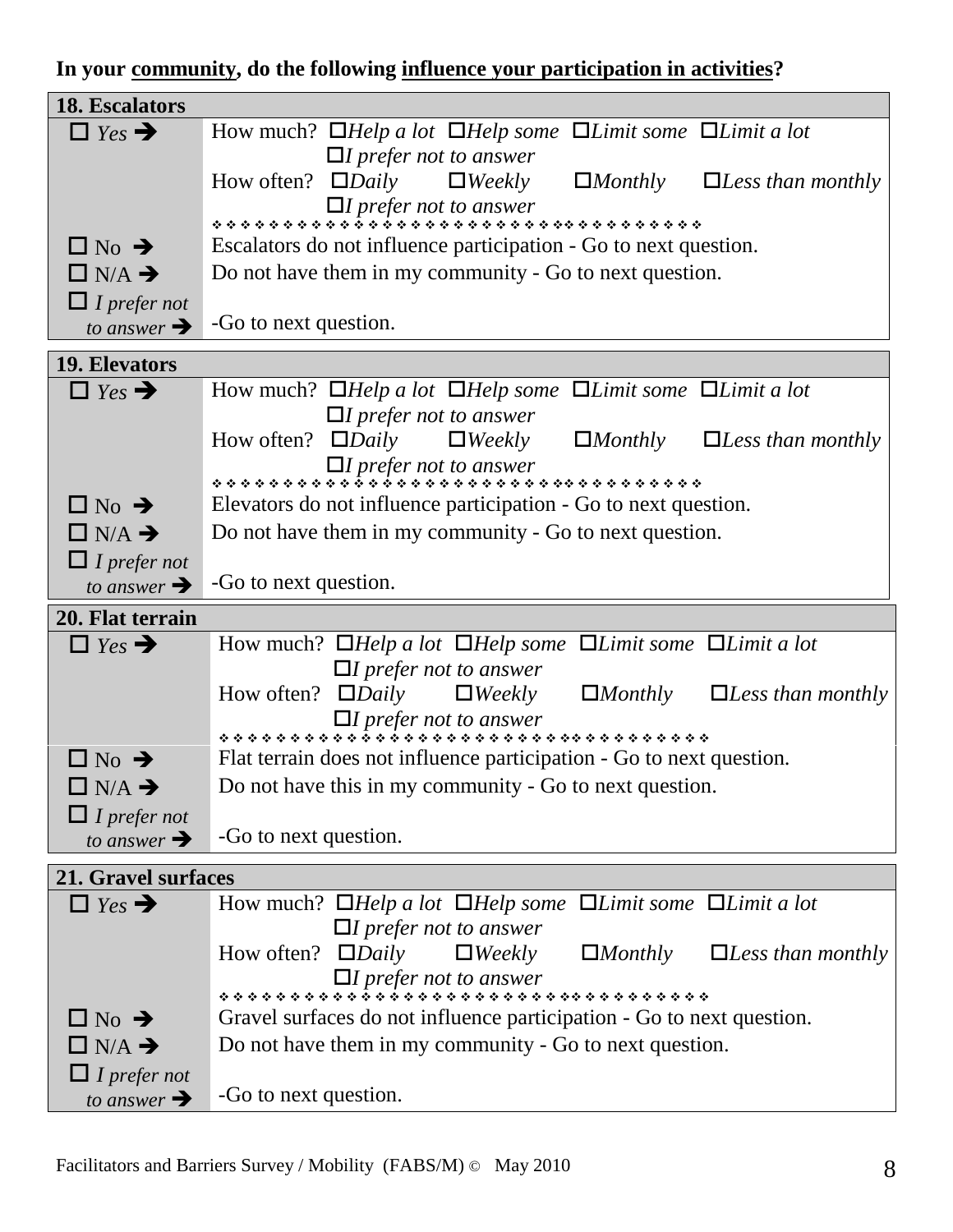| 22. Paved surfaces                             |                                                                                                                                                        |
|------------------------------------------------|--------------------------------------------------------------------------------------------------------------------------------------------------------|
| $\Box$ Yes $\rightarrow$                       | How much? $\Box$ Help a lot $\Box$ Help some $\Box$ Limit some $\Box$ Limit a lot                                                                      |
|                                                | $\Box$ I prefer not to answer<br>How often? $\square$ <i>Daily</i> $\square$ <i>Weekly</i>                                                             |
|                                                | $\Box$ Monthly $\Box$ <i>Less than monthly</i>                                                                                                         |
|                                                |                                                                                                                                                        |
| $\Box$ No $\rightarrow$                        | Paved surfaces do not influence participation - Go to next question.                                                                                   |
| $\Box$ N/A $\rightarrow$                       | Do not have them in my community - Go to next question.                                                                                                |
| $\Box$ I prefer not<br>to answer $\rightarrow$ | -Go to next question.                                                                                                                                  |
|                                                |                                                                                                                                                        |
|                                                | 23. Summer weather (heat and humidity)                                                                                                                 |
| $\Box$ Yes $\rightarrow$                       | How much? $\Box$ Help a lot $\Box$ Help some $\Box$ Limit some $\Box$ Limit a lot                                                                      |
|                                                | $\Box$ I prefer not to answer<br>How often? $\square$ <i>Daily</i> $\square$ <i>Weekly</i><br>$\Box$ <i>Monthly</i><br>$\Box$ <i>Less than monthly</i> |
|                                                |                                                                                                                                                        |
|                                                |                                                                                                                                                        |
| $\Box$ No $\rightarrow$                        | Summer weather does not influence participation - Go to next question.                                                                                 |
| $\Box$ N/A $\rightarrow$                       | Do not have these conditions in my community - Go to next question.                                                                                    |
| $\Box$ I prefer not<br>to answer $\rightarrow$ | -Go to next question.                                                                                                                                  |
|                                                | 24. Winter weather (ice and snow)                                                                                                                      |
|                                                | How much? $\Box$ Help a lot $\Box$ Help some $\Box$ Limit some $\Box$ Limit a lot                                                                      |
| $\Box$ Yes $\rightarrow$                       | $\Box$ I prefer not to answer                                                                                                                          |
|                                                | How often? $\square$ <i>Daily</i> $\square$ <i>Weekly</i><br>$\Box$ <i>Monthly</i><br>$\Box$ <i>Less than monthly</i>                                  |
|                                                |                                                                                                                                                        |
| $\Box$ No $\rightarrow$                        | Winter weather does not influence participation - Go to next question.                                                                                 |
| $\Box$ N/A $\rightarrow$                       | Do not have these conditions in my community - Go to next question.                                                                                    |
| $\Box$ I prefer not                            |                                                                                                                                                        |
| to answer $\rightarrow$                        | -Go to next question.                                                                                                                                  |
| <b>25. Rain</b>                                |                                                                                                                                                        |
| $\Box$ Yes $\rightarrow$                       | How much? $\Box$ Help a lot $\Box$ Help some $\Box$ Limit some $\Box$ Limit a lot                                                                      |
|                                                | $\Box I$ prefer not to answer                                                                                                                          |
|                                                | How often? $\Box$ <i>Daily</i><br>$\Box$ <i>Weekly</i><br>$\Box$ <i>Monthly</i><br>$\Box$ <i>Less than monthly</i>                                     |
|                                                |                                                                                                                                                        |
| $\Box$ No $\rightarrow$                        | Rain does not influence participation - Go to next question.                                                                                           |
| $\Box$ I prefer not                            |                                                                                                                                                        |
| to answer $\rightarrow$                        | -Go to next question.                                                                                                                                  |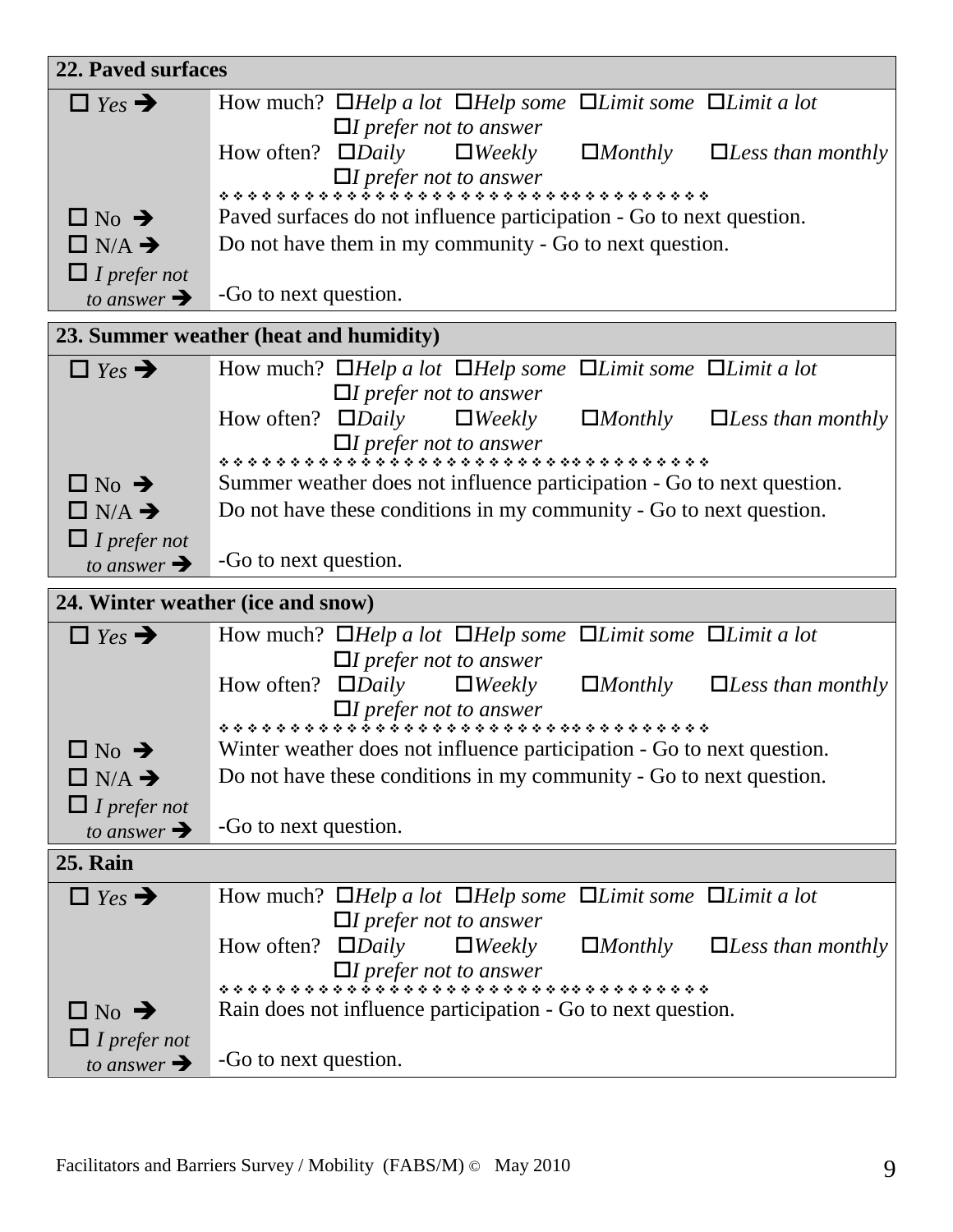| In your community, do the following influence your participation in activities? |  |  |
|---------------------------------------------------------------------------------|--|--|
|                                                                                 |  |  |

| 26. Noise                                      |                                                                                                                    |
|------------------------------------------------|--------------------------------------------------------------------------------------------------------------------|
| $\Box$ Yes $\rightarrow$                       | How much? $\Box$ Help a lot $\Box$ Help some $\Box$ Limit some $\Box$ Limit a lot                                  |
|                                                | $\Box$ I prefer not to answer                                                                                      |
|                                                | How often? $\Box$ <i>Daily</i><br>$\Box$ <i>Weekly</i><br>$\Box$ <i>Monthly</i><br>$\Box$ <i>Less than monthly</i> |
|                                                |                                                                                                                    |
| $\Box$ No $\rightarrow$                        | Noise does not influence participation - Go to next question                                                       |
|                                                |                                                                                                                    |
| $\Box$ I prefer not<br>to answer $\rightarrow$ | -Go to next question.                                                                                              |
|                                                |                                                                                                                    |
| 27. Crowds                                     |                                                                                                                    |
| $\Box$ Yes $\rightarrow$                       | How much? $\Box$ Help a lot $\Box$ Help some $\Box$ Limit some $\Box$ Limit a lot                                  |
|                                                | $\Box I$ prefer not to answer                                                                                      |
|                                                | How often? $\Box$ <i>Daily</i><br>$\Box$ <i>Weekly</i><br>$\Box$ <i>Monthly</i><br>$\Box$ <i>Less than monthly</i> |
|                                                |                                                                                                                    |
| $\Box$ No $\rightarrow$                        | Crowds do not influence participation - Go to next question                                                        |
| $\Box$ I prefer not                            |                                                                                                                    |
| to answer $\rightarrow$                        | -Go to next question.                                                                                              |
|                                                |                                                                                                                    |
|                                                | 28. Specialized exercise equipment                                                                                 |
| $\Box$ Yes $\rightarrow$                       | How much? $\Box$ Help a lot $\Box$ Help some $\Box$ Limit some $\Box$ Limit a lot                                  |
|                                                | $\Box$ I prefer not to answer                                                                                      |
|                                                | How often? $\square$ <i>Daily</i><br>$\Box$ Weekly<br>$\Box$ <i>Monthly</i><br>$\Box$ <i>Less than monthly</i>     |
|                                                |                                                                                                                    |
| $\Box$ No $\rightarrow$                        | This equipment does not influence participation $-$ Go to next section.                                            |
| $\Box$ N/A $\rightarrow$                       | Do not have this equipment in my community - Go to next section.                                                   |
| $\Box$ I prefer not                            |                                                                                                                    |
| to answer $\rightarrow$                        | -Go to the next section.                                                                                           |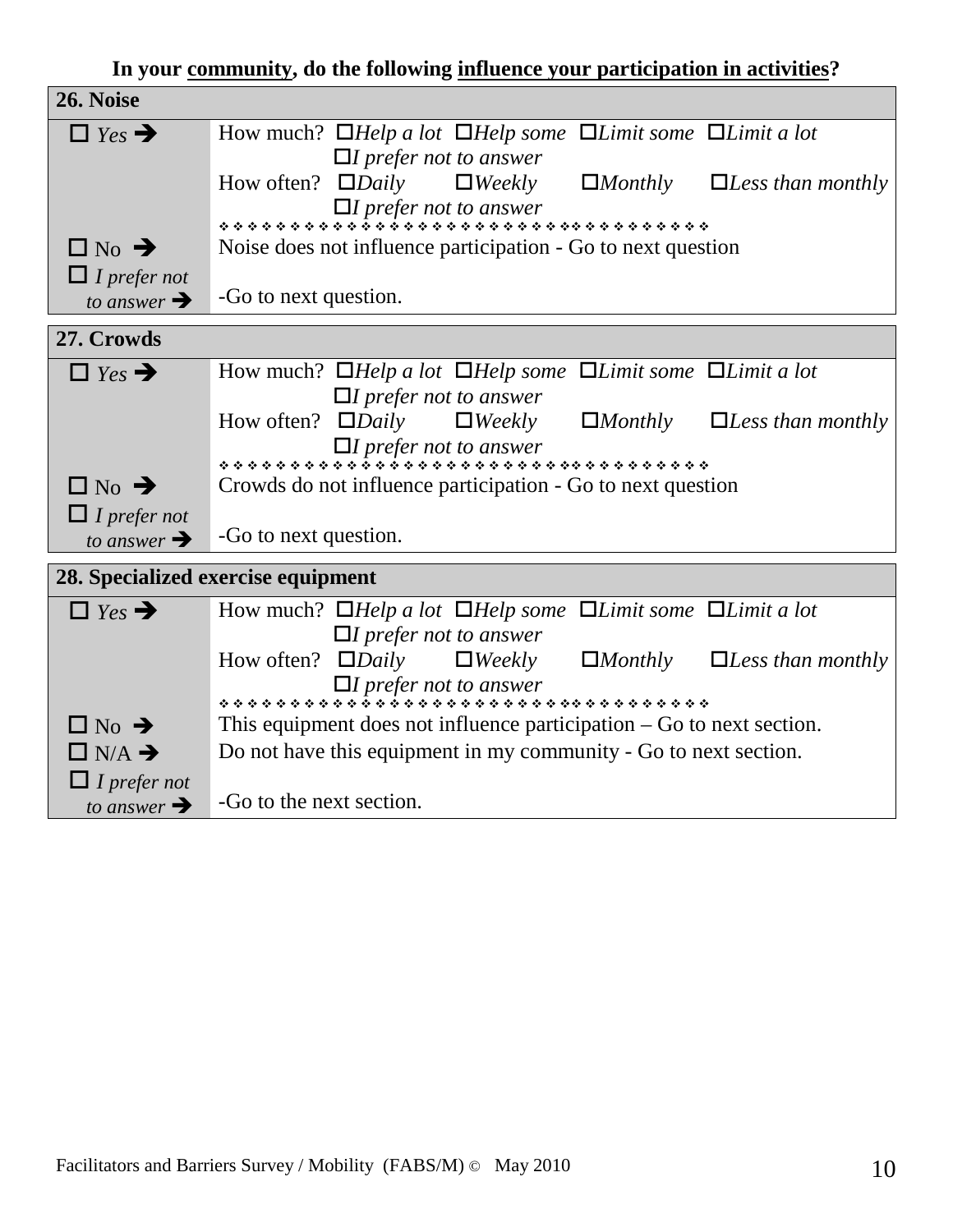#### **Section 3 – Community Environment: Destination site access**

The following questions relate to how the accessibility of buildings influences your participation in doing activities at selected sites in your community.

In this first section, accessibility refers to your ability to go into and move around inside the various places listed. Things that can affect accessibility include doorway size, the weight of doors, the direction a door opens or how fast it closes; convenient location of ramps, if applicable; availability of elevators or escalators; the size of restrooms; the location of furniture in a room, etc.

Since many sites are not accessible for all people, questions in the first section cover either situation. The question can be used to imply "accessibility" or "inaccessibility," whichever way fits your experience at the specified site. Each person's own needs should dictate accessibility of the site. Keep in mind that you should choose only one response for the accessibility question.

If you find the site to be accessible, your response would either be "Helps some" or "Helps a lot." An example of an accessible site would be a restaurant where tables are not spaced close together and chairs can be moved away from the table to accommodate someone in a wheelchair. However, if you find a site inaccessible, your response would either be marked "Limits some" or "Limits a lot." An example of an inaccessible site would be a fast-food restaurant where the chairs are attached to the table. Someone in a wheelchair may not be able to get to the table.

If accessibility of a site (grocery store, movie theater, etc.) does not facilitate or hinder your participation in activities taking place there, mark "Has no effect/Have no effect." You may also mark if you do not go to a particular site.

If your access to a site limits your participation (doing activities at the site), then you will be asked to check those barriers that keep you from participating.

| 29. How does the accessibility of your grocery store influence your participation in shopping? |                                  |                                                             |  |  |
|------------------------------------------------------------------------------------------------|----------------------------------|-------------------------------------------------------------|--|--|
| $\Box$ Helps a lot $\Box$ Helps some                                                           |                                  | $\Box$ Has no effect $\Box$ Limits some $\Box$ Limits a lot |  |  |
| $\Box$ Do not shop for groceries<br>$\Box$ prefer not to answer                                |                                  |                                                             |  |  |
|                                                                                                |                                  |                                                             |  |  |
| (Check all that apply.)<br>Is access limited by                                                |                                  |                                                             |  |  |
| $\Box$ Lack of transportation<br>$\Box$ Physical structure<br>$\Box$ None of these             |                                  |                                                             |  |  |
| $\Box$ Parking                                                                                 | $\Box$ Lack of special equipment | $\Box$ Not limited                                          |  |  |
|                                                                                                |                                  | $\Box$ I prefer not to answer                               |  |  |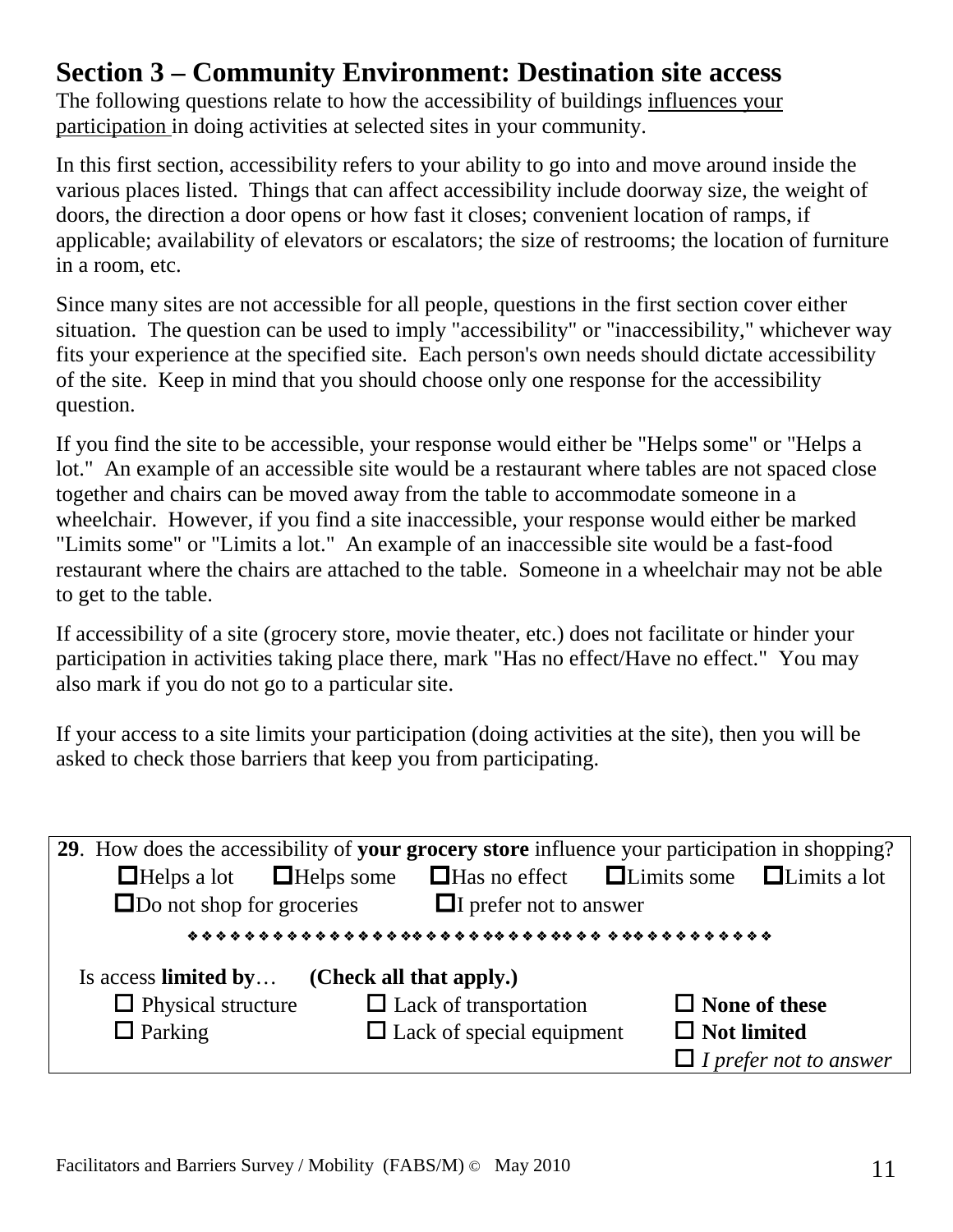| care?<br>$\Box$ Helps some $\Box$ Has no effect<br>$\Box$ Limits a lot<br>$\Box$ Helps a lot<br>$\Box$ Limits some                                             |  |
|----------------------------------------------------------------------------------------------------------------------------------------------------------------|--|
| $\Box$ Do not go to a doctor<br>$\Box$ I prefer not to answer                                                                                                  |  |
|                                                                                                                                                                |  |
| Is access limited by<br>(Check all that apply.)                                                                                                                |  |
| $\Box$ Physical structure<br>$\Box$ Lack of transportation<br>$\Box$ None of these                                                                             |  |
| $\Box$ Parking<br>$\Box$ Lack of special equipment<br>$\Box$ Not limited                                                                                       |  |
| $\Box$ I prefer not to answer                                                                                                                                  |  |
| 31. How does the accessibility of your public library influence your participation in                                                                          |  |
| obtaining information?                                                                                                                                         |  |
| $\Box$ Helps a lot<br>$\Box$ Helps some $\Box$ Has no effect $\Box$ Limits some<br>$\Box$ Limits a lot                                                         |  |
| $\Box$ Do not go to the library $\Box$ I prefer not to answer                                                                                                  |  |
|                                                                                                                                                                |  |
| Is access limited by (Check all that apply.)<br>$\Box$ Physical structure<br>$\Box$ Lack of transportation<br>$\Box$ None of these                             |  |
| $\Box$ Parking<br>$\Box$ Not limited<br>$\Box$ Lack of special equipment                                                                                       |  |
| $\Box$ I prefer not to answer                                                                                                                                  |  |
| 32. How does the accessibility of your religious institution or place of worship influence                                                                     |  |
| your participation in religious activities?                                                                                                                    |  |
| $\Box$ Helps some $\Box$ Has no effect $\Box$ Limits some<br>$\Box$ Limits a lot<br>$\Box$ Helps a lot                                                         |  |
| $\square$ Do not go to a religious institution or a place of worship<br>$\Box$ I prefer not to answer                                                          |  |
|                                                                                                                                                                |  |
| (Check all that apply.)<br>Is access limited by                                                                                                                |  |
| $\Box$ Physical structure<br>$\Box$ None of these<br>$\Box$ Lack of transportation                                                                             |  |
| $\Box$ Parking<br>$\Box$ Lack of special equipment<br>$\Box$ Not limited                                                                                       |  |
| $\Box$ I prefer not to answer                                                                                                                                  |  |
| 33. How does the accessibility of fast food restaurants influence your participation in dining<br>out?                                                         |  |
| $\Box$ Helps a lot<br>$\Box$ Limits a lot<br>$\Box$ Helps some<br>$\Box$ Has no effect<br>$\Box$ Limits some                                                   |  |
| $\Box$ Do not go to fast food restaurants<br>$\Box$ I prefer not to answer                                                                                     |  |
|                                                                                                                                                                |  |
|                                                                                                                                                                |  |
| Is access limited by<br>(Check all that apply.)                                                                                                                |  |
| $\Box$ Physical structure<br>$\Box$ Lack of transportation<br>$\Box$ None of these<br>$\Box$ Parking<br>$\Box$ Not limited<br>$\Box$ Lack of special equipment |  |

Facilitators and Barriers Survey / Mobility (FABS/M)  $\odot$  May 2010 12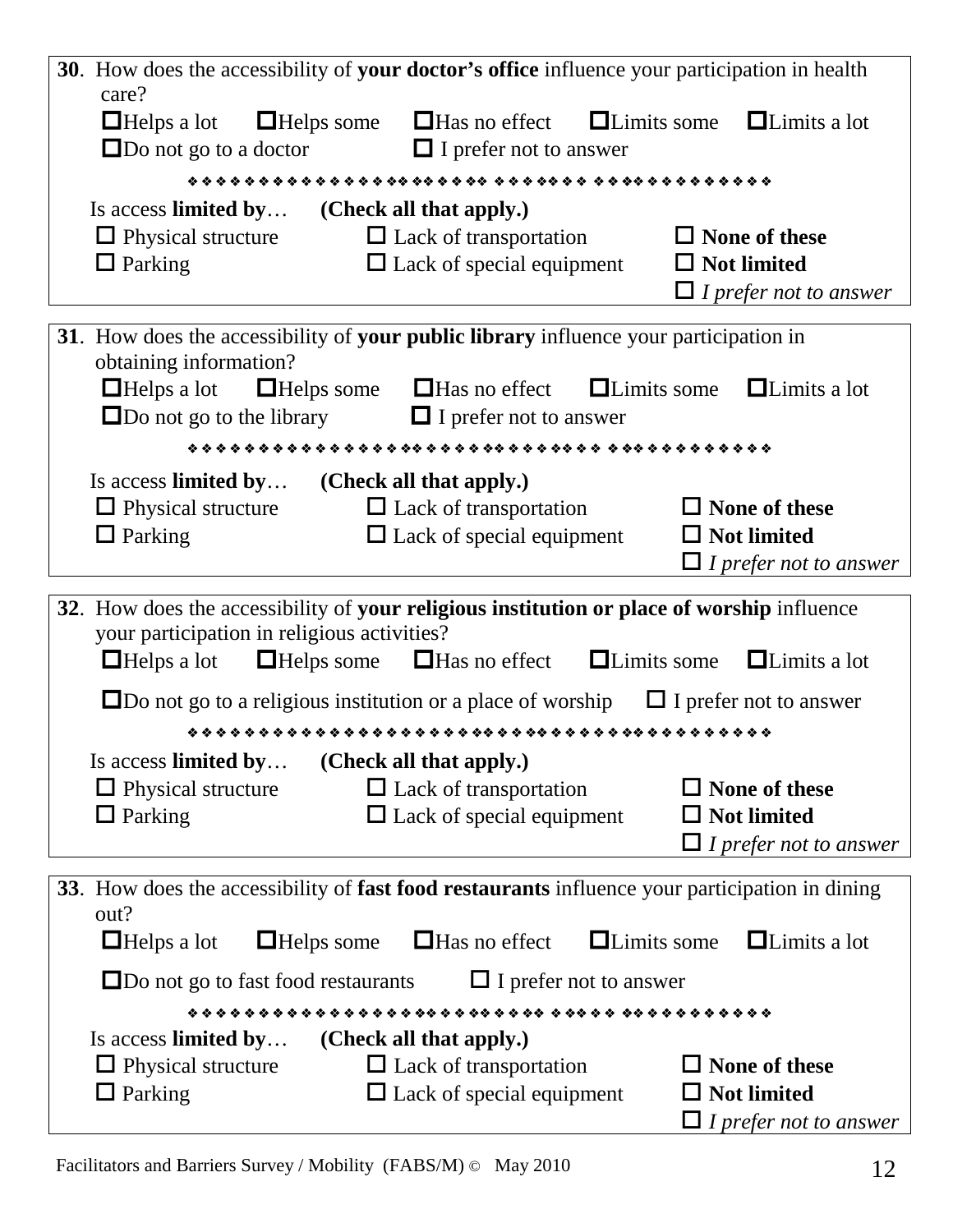|                                                                                             | 34. How does the accessibility of other restaurants (not fast food) influence your                                                  |                                                                             |
|---------------------------------------------------------------------------------------------|-------------------------------------------------------------------------------------------------------------------------------------|-----------------------------------------------------------------------------|
| participation in dining out?<br>$\Box$ Helps some<br>$\Box$ Helps a lot                     | $\Box$ Has no effect $\Box$ Limits some<br>$\square$ Do not go to restaurants $\square$ I prefer not to answer                      | $\Box$ Limits a lot                                                         |
|                                                                                             |                                                                                                                                     |                                                                             |
| Is access limited by                                                                        | (Check all that apply.)                                                                                                             |                                                                             |
| $\Box$ Physical structure<br>$\Box$ Parking                                                 | $\Box$ Lack of transportation<br>$\Box$ Lack of special equipment                                                                   | $\Box$ None of these<br>$\Box$ Not limited                                  |
|                                                                                             |                                                                                                                                     | $\Box$ I prefer not to answer                                               |
|                                                                                             |                                                                                                                                     |                                                                             |
| to movies?                                                                                  | 35. How does the accessibility of movie theaters influence your participation in going                                              |                                                                             |
|                                                                                             | $\Box$ Helps a lot $\Box$ Helps some $\Box$ Has no effect<br>$\square$ Do not go to movie theaters $\square$ I prefer not to answer | $\Box$ Limits a lot<br>$\Box$ Limits some                                   |
|                                                                                             |                                                                                                                                     |                                                                             |
| Is access limited by (Check all that apply.)<br>$\Box$ Physical structure<br>$\Box$ Parking | $\Box$ Lack of transportation<br>$\Box$ Lack of special equipment                                                                   | $\Box$ None of these<br>$\Box$ Not limited<br>$\Box$ I prefer not to answer |
|                                                                                             | 36. How does the accessibility of sports arenas influence your participation in attending                                           |                                                                             |
| sporting events?<br>$\Box$ Helps a lot<br>$\Box$ Helps some                                 | $\Box$ Has no effect                                                                                                                | $\Box$ Limits some<br>$\Box$ Limits a lot                                   |
|                                                                                             | $\square$ Do not go to sports are nas $\square$ I prefer not to answer                                                              |                                                                             |
|                                                                                             |                                                                                                                                     |                                                                             |
| Is access limited by<br>$\Box$ Physical structure                                           | (Check all that apply.)<br>$\Box$ Lack of transportation                                                                            | $\Box$ None of these                                                        |
| $\Box$ Parking                                                                              | $\Box$ Lack of special equipment                                                                                                    | $\Box$ Not limited                                                          |
|                                                                                             |                                                                                                                                     | $\Box$ I prefer not to answer                                               |
|                                                                                             | 37. How does the accessibility of shopping malls influence your participation in                                                    |                                                                             |
| shopping?                                                                                   |                                                                                                                                     |                                                                             |
| $\Box$ Helps a lot<br>$\Box$ Helps some                                                     | $\Box$ Has no effect                                                                                                                | $\Box$ Limits some<br>$\Box$ Limits a lot                                   |
| $\Box$ Do not go to shopping malls                                                          | $\Box$ I prefer not to answer                                                                                                       |                                                                             |
|                                                                                             |                                                                                                                                     |                                                                             |
| Is access limited by<br>$\Box$ Physical structure                                           | (Check all that apply.)<br>$\Box$ Lack of transportation                                                                            | $\Box$ None of these                                                        |
| $\Box$ Parking                                                                              | $\Box$ Lack of special equipment                                                                                                    | $\Box$ Not limited                                                          |
|                                                                                             |                                                                                                                                     | $\Box$ I prefer not to answer                                               |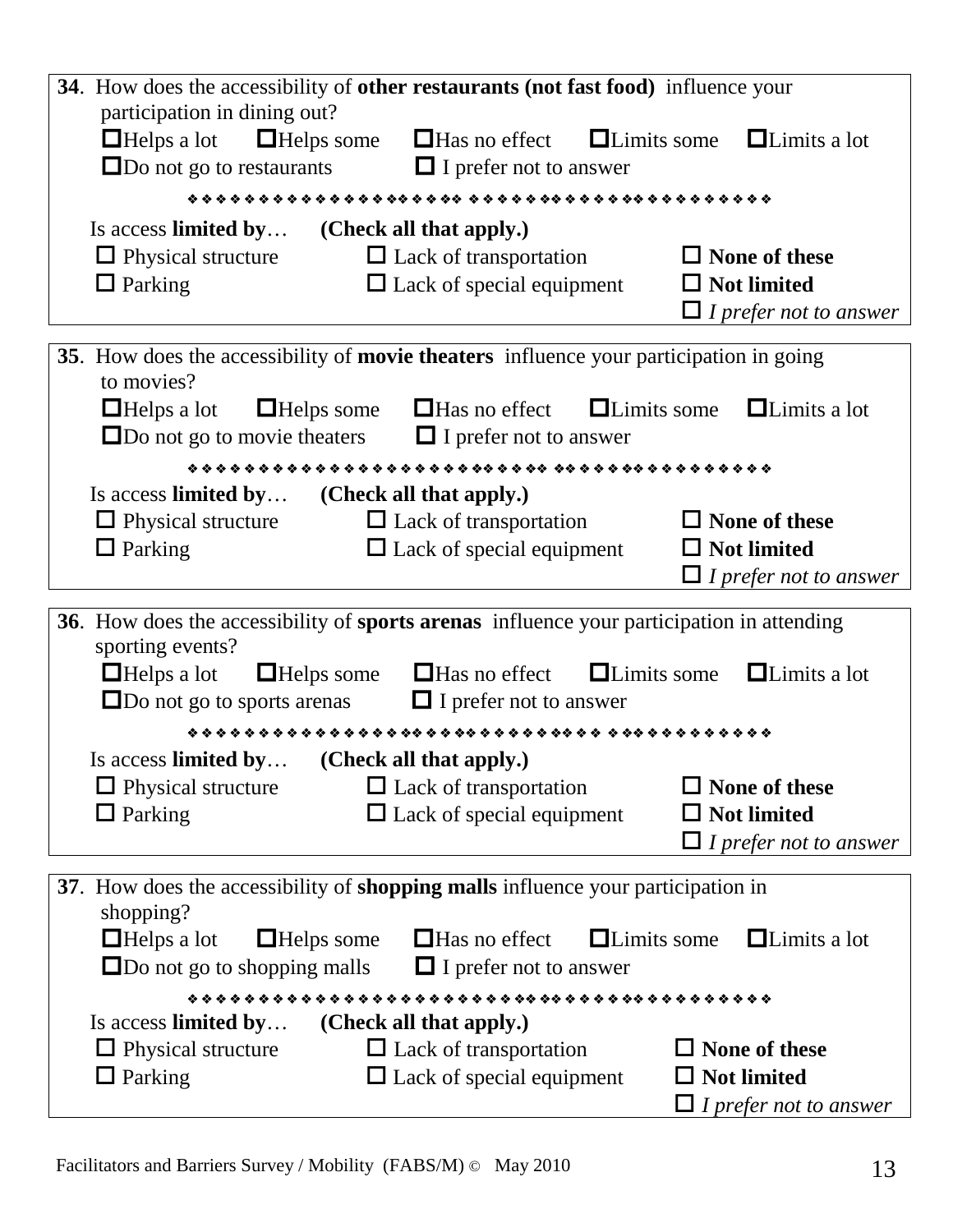|                                                                           | 38. How does the accessibility of clothing stores influence your participation in shopping |                                           |
|---------------------------------------------------------------------------|--------------------------------------------------------------------------------------------|-------------------------------------------|
| for clothes?<br>$\Box$ Helps a lot<br>$\Box$ Do not go to clothing stores | $\Box$ Helps some $\Box$ Has no effect<br>$\Box$ I prefer not to answer                    | $\Box$ Limits some<br>$\Box$ Limits a lot |
|                                                                           |                                                                                            |                                           |
|                                                                           | Is access limited by (Check all that apply.)                                               |                                           |
| $\Box$ Physical structure                                                 | $\Box$ Lack of transportation                                                              | $\Box$ None of these                      |
| $\Box$ Parking                                                            | $\Box$ Lack of special equipment                                                           | $\Box$ Not limited                        |
|                                                                           |                                                                                            | $\Box$ I prefer not to answer             |
|                                                                           | 39. How does the accessibility of public parks and recreation areas influence your         |                                           |
|                                                                           | participation in outdoor activities, such as picnicking?                                   |                                           |
| $\Box$ Helps a lot                                                        | $\Box$ Has no effect $\Box$ Limits some $\Box$ Limits a lot<br>$\Box$ Helps some           |                                           |
|                                                                           | $\square$ Do not go to parks or recreation areas $\square$ I prefer not to answer          |                                           |
|                                                                           |                                                                                            |                                           |
|                                                                           | Is access limited by (Check all that apply.)                                               |                                           |
| $\Box$ Physical structure                                                 | $\Box$ Lack of transportation                                                              | $\Box$ None of these                      |
| $\Box$ Parking                                                            | $\Box$ Lack of special equipment                                                           | $\Box$ Not limited                        |
|                                                                           |                                                                                            | $\Box$ I prefer not to answer             |
|                                                                           | 40. How does the accessibility of <b>hotels</b> influence your participation in traveling? |                                           |
| $\Box$ Helps a lot                                                        | $\Box$ Has no effect $\Box$ Limits some<br>$\Box$ Helps some                               | $\Box$ Limits a lot                       |
| $\Box$ Do not go to hotels                                                | $\Box$ I prefer not to answer                                                              |                                           |
|                                                                           |                                                                                            |                                           |
|                                                                           |                                                                                            |                                           |
| Is access limited by                                                      | (Check all that apply.)                                                                    |                                           |
| $\Box$ Physical structure                                                 | $\Box$ Lack of transportation                                                              | $\Box$ None of these                      |
| $\Box$ Parking                                                            | $\Box$ Lack of special equipment                                                           | <b>Not limited</b>                        |
|                                                                           |                                                                                            | I prefer not to answer                    |
|                                                                           |                                                                                            |                                           |
|                                                                           | 41. How does the accessibility of airports influence your participation in traveling?      | $\Box$ Limits a lot                       |
| $\Box$ Helps a lot                                                        | $\Box$ Has no effect<br><b>ILimits</b> some<br>$\Box$ Helps some                           |                                           |
| $\Box$ Do not go to airports                                              | $\Box$ I prefer not to answer                                                              |                                           |
|                                                                           |                                                                                            |                                           |
| Is access limited by                                                      | (Check all that apply.)                                                                    |                                           |
| $\Box$ Physical structure<br>$\Box$ Parking                               | $\Box$ Lack of transportation<br>$\Box$ Lack of special equipment                          | None of these<br><b>Not limited</b>       |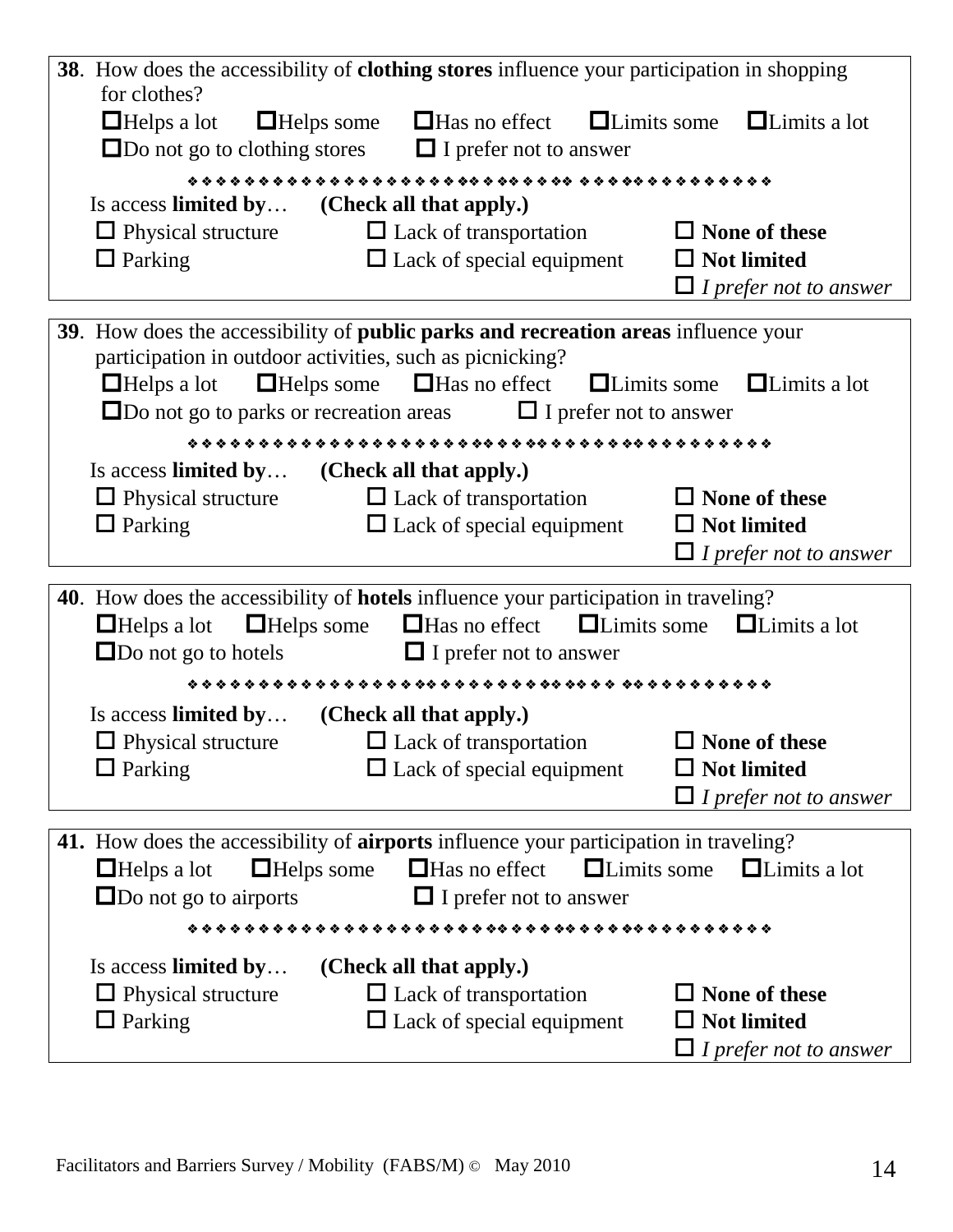## **Section 3 – Community Environment: Services, Attitudes & Policies**

The next questions ask about how personal support and the services of people proving that support influence your participation. The first part of the question asks you about how frequently you go to or use a service (more than twice a week, once or twice a week, once a month, once or twice a year, rarely or never). The second part of the question asks about how much the care provided by the service providers influences your participation in your daily activities at home or in your community (helps a lot, helps some, limits some, limits a lot). The third portion of the question asks about how the attitudes of the service providers influence the use of the service. For example, does the attitude of your physician help a lot, help some, limit some or limit a lot your use of his/her health care services.

Please indicate how often you go to or use services from the people listed. Then mark how the services and the attitudes of these people influence your participation in activities.

| <b>42.</b> How often do you go to a <b>doctor's office</b> ?                                                |                                                                                           |                                                                                                                                               |
|-------------------------------------------------------------------------------------------------------------|-------------------------------------------------------------------------------------------|-----------------------------------------------------------------------------------------------------------------------------------------------|
|                                                                                                             | $\Box$ More than twice a week $\Box$ Once or twice a month                                | $\Box$ Rarely                                                                                                                                 |
| $\Box$ Once or twice a week                                                                                 | $\Box$ Once or twice a year                                                               | $\Box$ Never (Go to question #43)                                                                                                             |
|                                                                                                             | $\Box$ I prefer not to answer (Go to question #43)                                        |                                                                                                                                               |
|                                                                                                             | *******************                                                                       |                                                                                                                                               |
|                                                                                                             | How does the <b>care</b> you receive influence your participation in daily activities?    |                                                                                                                                               |
|                                                                                                             |                                                                                           | <b><math>\Box</math></b> Help a lot $\Box$ Help some $\Box$ Have no effect $\Box$ Limit some $\Box$ Limit a lot $\Box$ I prefer not to answer |
|                                                                                                             | How do the <b>attitudes</b> of doctors influence your use of health care services?        |                                                                                                                                               |
|                                                                                                             |                                                                                           | $\Box$ Help a lot $\Box$ Help some $\Box$ Have no effect $\Box$ Limit some $\Box$ Limit a lot $\Box$ I prefer not to answer                   |
|                                                                                                             |                                                                                           |                                                                                                                                               |
| <b>43</b> . How often do you see a <b>therapist</b> ? (For this question, therapists include<br>therapists) | occupational therapists, physical therapists, recreational therapists, and speech         |                                                                                                                                               |
| $\Box$ More than twice a week                                                                               | $\Box$ Once or twice a month $\Box$ Rarely                                                |                                                                                                                                               |
| $\Box$ Once or twice a week                                                                                 | $\Box$ Once or twice a year                                                               | $\Box$ Never (Go to question #44)                                                                                                             |
|                                                                                                             | $\Box$ I prefer not to answer (Go to question #44)                                        |                                                                                                                                               |
|                                                                                                             | How does the <b>therapy</b> you receive influence your participation in daily activities? |                                                                                                                                               |
|                                                                                                             |                                                                                           | $\Box$ Help a lot $\Box$ Help some $\Box$ Have no effect $\Box$ Limit some $\Box$ Limit a lot $\Box$ I prefer not to answer                   |
|                                                                                                             | How do the <b>attitudes</b> of therapists influence your use of therapy services?         |                                                                                                                                               |
|                                                                                                             |                                                                                           | $\Box$ Help a lot $\Box$ Help some $\Box$ Have no effect $\Box$ Limit some $\Box$ Limit a lot $\Box$ I prefer not to answer                   |
|                                                                                                             |                                                                                           |                                                                                                                                               |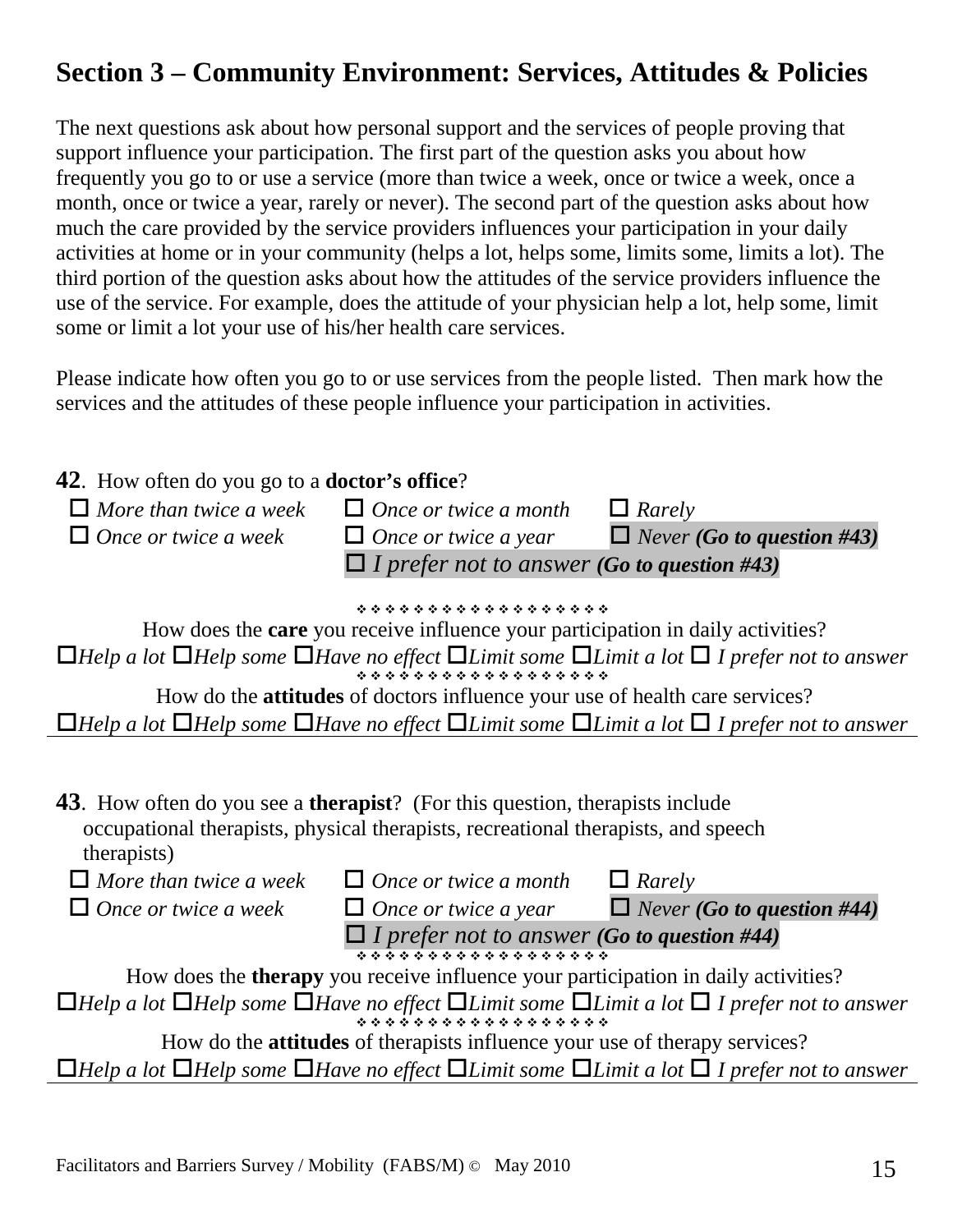| <b>44.</b> How often do you use the services of <b>paid personal attendants</b> ?                                                |                                                                                        |                                                                                                                                               |
|----------------------------------------------------------------------------------------------------------------------------------|----------------------------------------------------------------------------------------|-----------------------------------------------------------------------------------------------------------------------------------------------|
| $\Box$ More than twice a week $\Box$ Once or twice a month                                                                       |                                                                                        | $\Box$ Rarely                                                                                                                                 |
| $\Box$ Once or twice a week                                                                                                      | $\Box$ Once or twice a year                                                            | $\Box$ Never (Go to question #45)                                                                                                             |
|                                                                                                                                  | I I prefer not to answer (Go to question #45)                                          |                                                                                                                                               |
| How does the <b>personal assistance</b> you receive influence your participation in daily activities?                            |                                                                                        |                                                                                                                                               |
|                                                                                                                                  |                                                                                        | <b><math>\Box</math></b> Help a lot $\Box$ Help some $\Box$ Have no effect $\Box$ Limit some $\Box$ Limit a lot $\Box$ I prefer not to answer |
|                                                                                                                                  | How do the <b>attitudes</b> of personal attendants influence your use of               |                                                                                                                                               |
|                                                                                                                                  | personal attendant services?                                                           |                                                                                                                                               |
|                                                                                                                                  |                                                                                        | $\Box$ Help a lot $\Box$ Help some $\Box$ Have no effect $\Box$ Limit some $\Box$ Limit a lot $\Box$ I prefer not to answer                   |
| <b>45</b> . How often do you ask for help from <b>family members</b> ?                                                           |                                                                                        |                                                                                                                                               |
| $\Box$ More than twice a week                                                                                                    | $\Box$ Once or twice a month                                                           | $\Box$ Rarely                                                                                                                                 |
| $\Box$ Once or twice a week                                                                                                      | $\Box$ Once or twice a year                                                            | $\Box$ Never (Go to question #46)                                                                                                             |
|                                                                                                                                  | $\Box$ I prefer not to answer (Go to question #46)                                     |                                                                                                                                               |
|                                                                                                                                  | How does their <b>help</b> influence your participation in daily activities?           |                                                                                                                                               |
|                                                                                                                                  |                                                                                        | <b><math>\Box</math></b> Help a lot $\Box$ Help some $\Box$ Have no effect $\Box$ Limit some $\Box$ Limit a lot $\Box$ I prefer not to answer |
|                                                                                                                                  | How do their attitudes influence your participation in daily activities?               |                                                                                                                                               |
|                                                                                                                                  |                                                                                        | $\Box$ Help a lot $\Box$ Help some $\Box$ Have no effect $\Box$ Limit some $\Box$ Limit a lot $\Box$ I prefer not to answer                   |
| <b>46</b> . How often do you ask for help from <b>friends</b> ?                                                                  |                                                                                        |                                                                                                                                               |
| $\Box$ More than twice a week                                                                                                    | $\Box$ Once or twice a month                                                           | $\Box$ Rarely                                                                                                                                 |
| $\Box$ Once or twice a week                                                                                                      | $\Box$ Once or twice a year                                                            | $\Box$ Never (Go to question #47)                                                                                                             |
|                                                                                                                                  | $\prod_{\text{stacked}}$ prefer not to answer (Go to question #47)                     |                                                                                                                                               |
|                                                                                                                                  | How does their help influence your participation in daily activities?                  |                                                                                                                                               |
|                                                                                                                                  |                                                                                        | <b><math>\Box</math></b> Help a lot $\Box$ Help some $\Box$ Have no effect $\Box$ Limit some $\Box$ Limit a lot $\Box$ I prefer not to answer |
|                                                                                                                                  | How do their <b>attitudes</b> influence your participation in daily activities?        |                                                                                                                                               |
|                                                                                                                                  |                                                                                        | $\Box$ Help a lot $\Box$ Help some $\Box$ Have no effect $\Box$ Limit some $\Box$ Limit a lot $\Box$ I prefer not to answer                   |
|                                                                                                                                  |                                                                                        |                                                                                                                                               |
| 47. How often do you ask for help from <b>peers</b> (such as colleagues at work or classmates)?<br>$\Box$ More than twice a week | $\Box$ Once or twice a month                                                           |                                                                                                                                               |
| $\Box$ Once or twice a week                                                                                                      | $\Box$ Once or twice a year                                                            | $\Box$ Rarely<br>$\Box$ Never (Go to question #48)                                                                                            |
|                                                                                                                                  |                                                                                        |                                                                                                                                               |
|                                                                                                                                  | $\Box$ I prefer not to answer (Go to question #48)                                     |                                                                                                                                               |
|                                                                                                                                  | How does the <b>help</b> of peers influence your participation in daily activities?    |                                                                                                                                               |
|                                                                                                                                  |                                                                                        | <b><math>\Box</math></b> Help a lot $\Box$ Help some $\Box$ Have no effect $\Box$ Limit some $\Box$ Limit a lot $\Box$ I prefer not to answer |
|                                                                                                                                  | How do the <b>attitudes</b> of peers influence your participation in daily activities? |                                                                                                                                               |
|                                                                                                                                  |                                                                                        | $\Box$ Help a lot $\Box$ Help some $\Box$ Have no effect $\Box$ Limit some $\Box$ Limit a lot $\Box$ I prefer not to answer                   |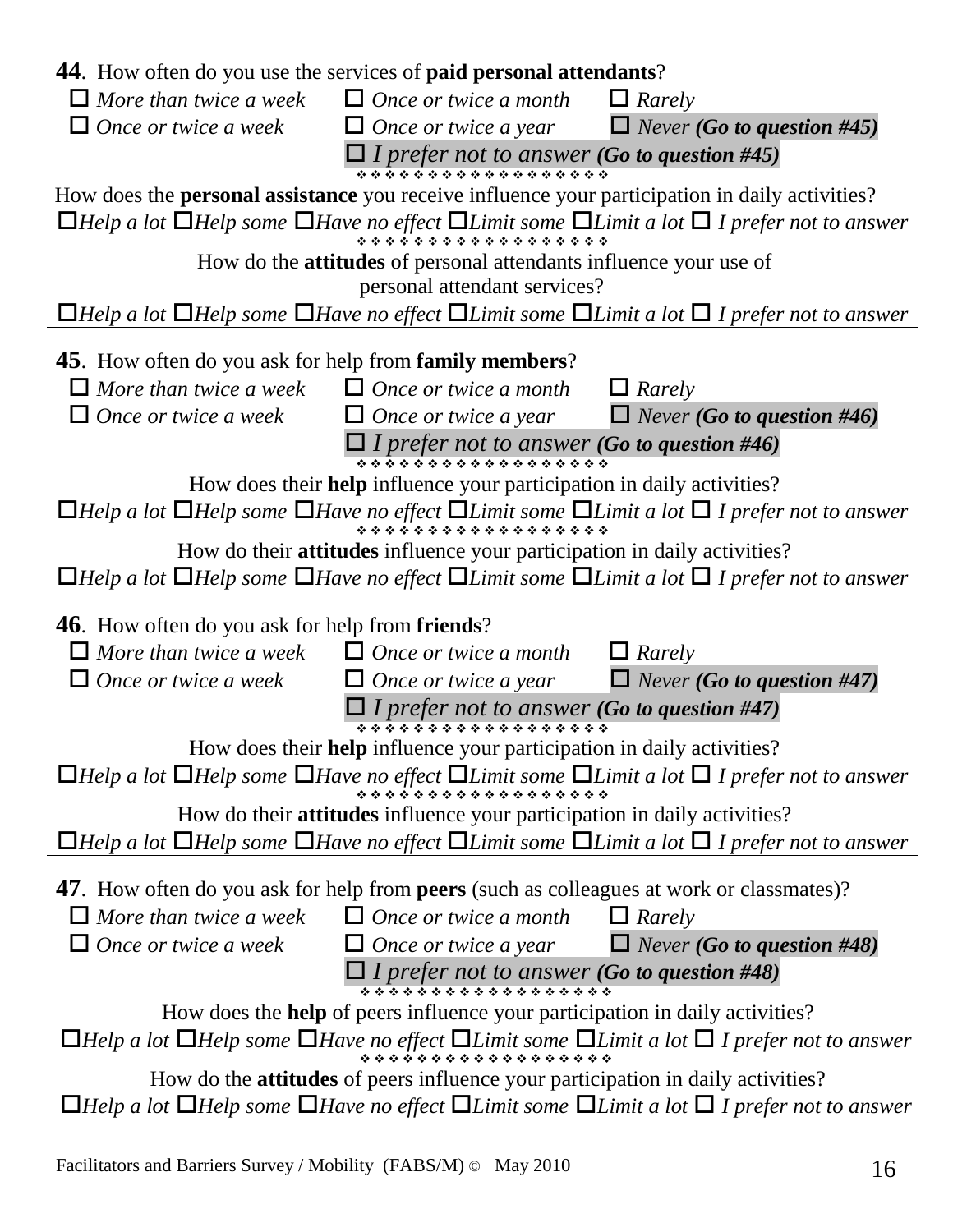| <b>48</b> . How often do you ask for help from <b>store clerks</b> ?         |                                                                                           |                                                                                                                                               |
|------------------------------------------------------------------------------|-------------------------------------------------------------------------------------------|-----------------------------------------------------------------------------------------------------------------------------------------------|
| $\Box$ More than twice a week                                                | $\Box$ Once or twice a month                                                              | $\Box$ Rarely                                                                                                                                 |
| $\Box$ Once or twice a week                                                  | $\Box$ Once or twice a year                                                               | $\Box$ Never (Go to question #49)                                                                                                             |
|                                                                              | $\prod_{\text{}} \prod_{\text{}} \text{prefer not to answer (Go to question #49)}$        |                                                                                                                                               |
|                                                                              | How do their services influence your participation in shopping?                           |                                                                                                                                               |
|                                                                              |                                                                                           | $\Box$ Help a lot $\Box$ Help some $\Box$ Have no effect $\Box$ Limit some $\Box$ Limit a lot $\Box$ I prefer not to answer                   |
|                                                                              | How do their <b>attitudes</b> influence your participation in shopping?                   |                                                                                                                                               |
|                                                                              |                                                                                           | $\Box$ Help a lot $\Box$ Help some $\Box$ Have no effect $\Box$ Limit some $\Box$ Limit a lot $\Box$ I prefer not to answer                   |
|                                                                              |                                                                                           |                                                                                                                                               |
| <b>49.</b> How often do you ask for help from <b>strangers</b> ?             |                                                                                           |                                                                                                                                               |
| $\Box$ More than twice a week $\Box$ Once or twice a month                   |                                                                                           | $\Box$ Rarely                                                                                                                                 |
| $\Box$ Once or twice a week                                                  | $\Box$ Once or twice a year                                                               | $\Box$ Never (Go to question #50)                                                                                                             |
|                                                                              | $\Box$ I prefer not to answer (Go to question #50                                         |                                                                                                                                               |
|                                                                              | How does their <b>help</b> influence your participation in daily activities?              |                                                                                                                                               |
|                                                                              |                                                                                           | <b><math>\Box</math></b> Help a lot $\Box$ Help some $\Box$ Have no effect $\Box$ Limit some $\Box$ Limit a lot $\Box$ I prefer not to answer |
|                                                                              | How do their attitudes influence your participation in daily activities?                  |                                                                                                                                               |
|                                                                              |                                                                                           | $\Box$ Help a lot $\Box$ Help some $\Box$ Have no effect $\Box$ Limit some $\Box$ Limit a lot $\Box$ I prefer not to answer                   |
|                                                                              |                                                                                           |                                                                                                                                               |
| <b>50</b> . How often do you use a <b>special equipment repair service</b> ? |                                                                                           |                                                                                                                                               |
| $\Box$ More than twice a week                                                | $\Box$ Once or twice a month                                                              | $\Box$ Rarely                                                                                                                                 |
| $\Box$ Once or twice a week                                                  | $\Box$ Once or twice a year                                                               | $\Box$ Never (Go to question #51)                                                                                                             |
|                                                                              | $\Box$ I prefer not to answer (Go to question #51)<br>******************                  |                                                                                                                                               |
|                                                                              | How does their service influence your participation in daily activities?                  |                                                                                                                                               |
|                                                                              |                                                                                           | $\Box$ Help a lot $\Box$ Help some $\Box$ Have no effect $\Box$ Limit some $\Box$ Limit a lot $\Box$ I prefer not to answer                   |
|                                                                              | How do the <b>attitudes</b> of equipment repair personnel influence your participation in |                                                                                                                                               |
|                                                                              | daily activities?                                                                         |                                                                                                                                               |
|                                                                              |                                                                                           | $\Box$ Help a lot $\Box$ Help some $\Box$ Have no effect $\Box$ Limit some $\Box$ Limit a lot $\Box$ I prefer not to answer                   |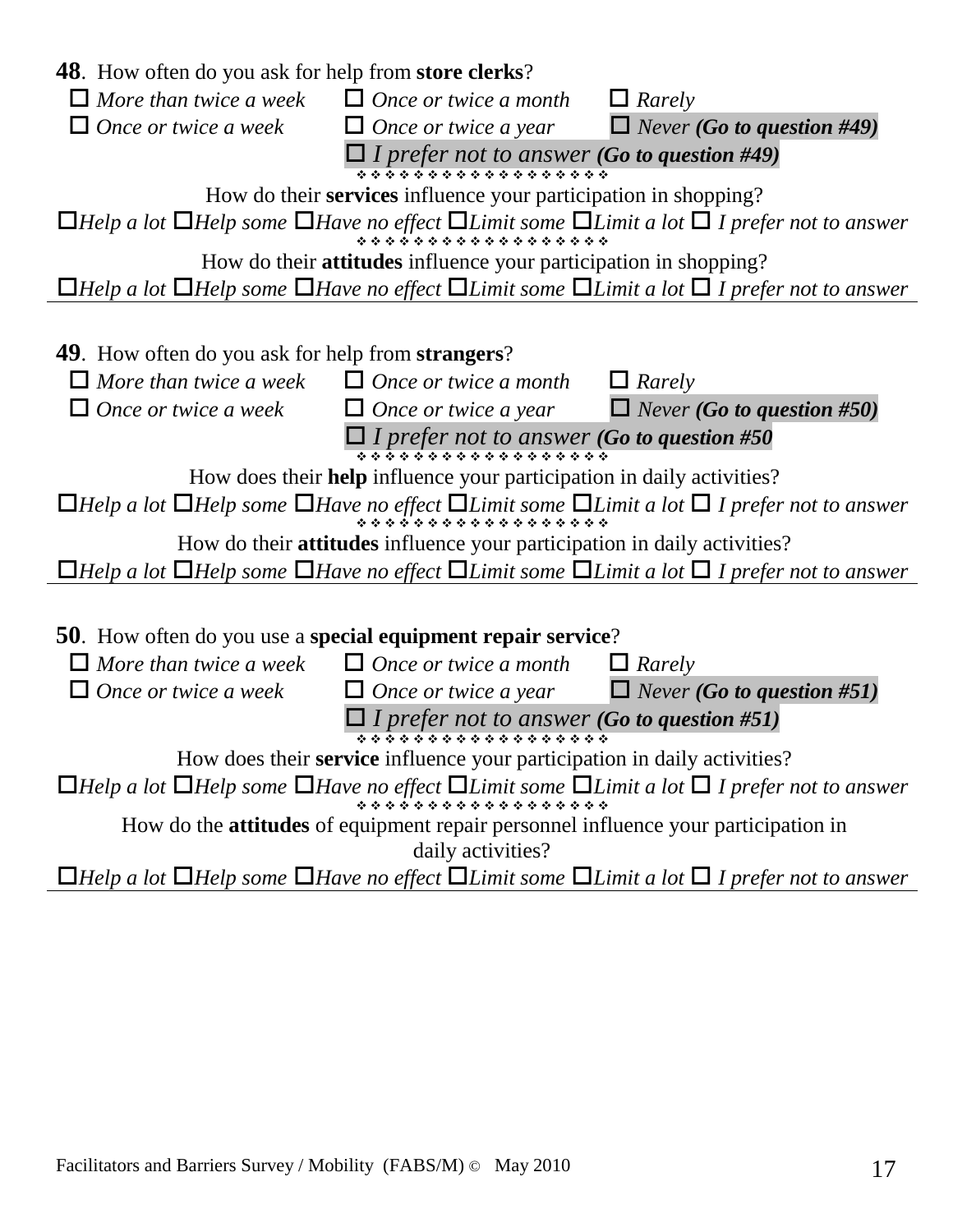**51**. The following questions are about **benefits** that may provide financial assistance to you. If you receive the benefit listed on the left, please **answer the follow-up question** on the right.

|           | a. Do you <b>receive</b> any of the<br>b. To what extent does this benefit <b>influence</b> your |                                           |  |                        |                                                           |  |
|-----------|--------------------------------------------------------------------------------------------------|-------------------------------------------|--|------------------------|-----------------------------------------------------------|--|
|           | following?                                                                                       | <b>participation</b> in daily activities? |  |                        |                                                           |  |
| $\Box$ No | $\square$ ssi                                                                                    |                                           |  |                        | Helps a lot Helps some No effect Limits some Limits a lot |  |
| Ψ         | (Supplemental                                                                                    |                                           |  |                        |                                                           |  |
|           | Security Income)                                                                                 |                                           |  | I prefer not to answer |                                                           |  |
|           |                                                                                                  |                                           |  |                        |                                                           |  |
| ⊔⊥        | $\square$ SSDI (Social                                                                           |                                           |  |                        | Helps a lot Helps some No effect Limits some Limits a lot |  |
| prefer    | <b>Security Disability</b>                                                                       |                                           |  |                        |                                                           |  |
| not to    | Insurance)                                                                                       |                                           |  | I prefer not to answer |                                                           |  |
| answer    |                                                                                                  |                                           |  |                        |                                                           |  |
| ψ         | $\Box$ Worker's                                                                                  |                                           |  |                        | Helps a lot Helps some No effect Limits some Limits a lot |  |
|           | <b>Compensation</b>                                                                              |                                           |  |                        |                                                           |  |
|           |                                                                                                  |                                           |  | I prefer not to answer |                                                           |  |
|           |                                                                                                  |                                           |  |                        |                                                           |  |
|           | $\Box$ Vocational                                                                                |                                           |  |                        | Helps a lot Helps some No effect Limits some Limits a lot |  |
|           | <b>Rehabilitation</b>                                                                            |                                           |  |                        |                                                           |  |
|           |                                                                                                  | I prefer not to answer                    |  |                        |                                                           |  |
|           |                                                                                                  |                                           |  |                        |                                                           |  |

**52**. How do the **policies of your workplace** (such as vacation policy, scheduling, frequency of breaks, and workload) influence your participation in employment?  $\Box$ Not applicable  $\Box$ Help a lot  $\Box$ Help some  $\Box$ No effect  $\Box$ Limit some  $\Box$ Limit a lot  $\Box$ I prefer not to answer

**53**. How do the **policies of schools** (such as class schedules, use of assistive devices, or use of personal assistance) influence your participation in education?

| $\Box$ Not applicable $\Box$ Help a lot $\Box$ Help some $\Box$ No effect $\Box$ Limit some $\Box$ Limit a lot |                             |  |  |
|----------------------------------------------------------------------------------------------------------------|-----------------------------|--|--|
|                                                                                                                | $\Box$ prefer not to answer |  |  |

**54**. In general, how do society's **standards of "appearance"** influence your participation in activities?

 $\Box$ Help a lot  $\Box$ Help some  $\Box$ No effect  $\Box$  Limit some  $\Box$  Limit a lot

- $\Box$ I prefer not to answer
- **55**. In general, how does society's **definition of "disability"** influence your participation in activities?

|  |                             | $\Box$ Helps a lot $\Box$ Helps some $\Box$ No effect $\Box$ Limits some $\Box$ Limits a lot |  |
|--|-----------------------------|----------------------------------------------------------------------------------------------|--|
|  | $\Box$ prefer not to answer |                                                                                              |  |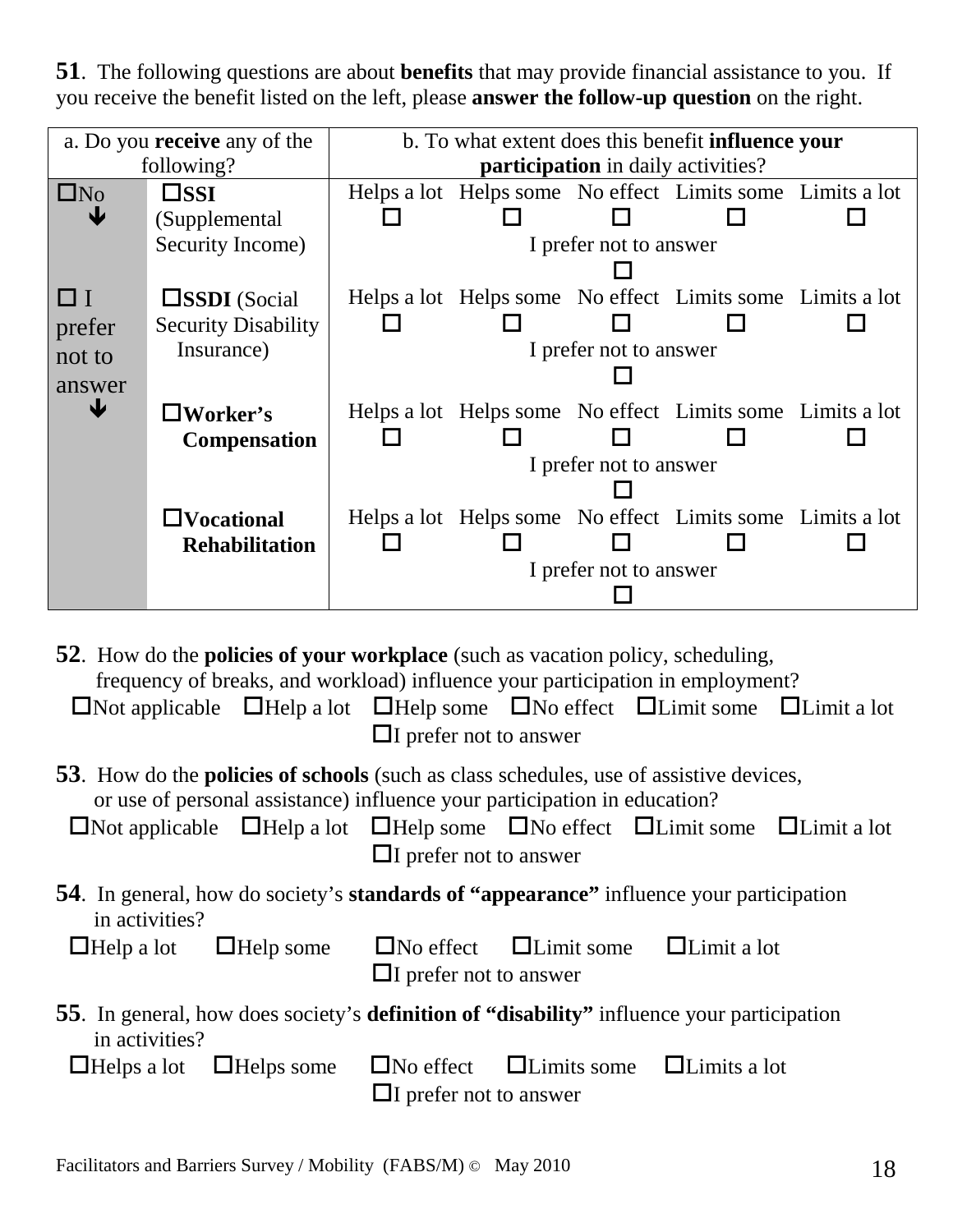### **Section 4 - Community Accessibility**

For this section, accessibility refers to your ability to go into and move around inside the restrooms at various places listed, as well as readily use the facilities as needed. Things that can affect accessibility to restrooms include doorway size, the weight of doors, the direction a door opens or how fast it closes; convenient location and ease of using door handles and faucet handles; the height of hand soap and towel holders; the size of restroom stalls and availability of grab bars; etc.

How accessible are **restrooms** in …

| 56. Your public library          | $\Box$ Very accessible<br>$\Box$ Don't know | $\Box$ Somewhat accessible<br>$\Box$ Not accessible<br>$\Box$ Not applicable $\Box$ I prefer not to answer    |
|----------------------------------|---------------------------------------------|---------------------------------------------------------------------------------------------------------------|
| 57. Fast food<br>restaurants     | $\Box$ Very accessible<br>$\Box$ Don't know | $\Box$ Somewhat accessible<br>$\Box$ Not accessible<br>$\Box$ Not applicable $\Box$ I prefer not to answer    |
| 58. Non-fast food<br>restaurants | $\Box$ Very accessible<br>$\Box$ Don't know | $\Box$ Somewhat accessible<br>$\Box$ Not accessible<br>$\Box$ Not applicable $\Box$ I prefer not to answer    |
| <b>59. Movie theaters</b>        | $\Box$ Very accessible<br>$\Box$ Don't know | $\Box$ Somewhat accessible<br>$\Box$ Not accessible<br>$\Box$ Not applicable $\Box$ I prefer not to answer    |
| <b>60. Sports arenas</b>         | $\Box$ Very accessible<br>$\Box$ Don't know | $\Box$ Somewhat accessible<br>$\Box$ Not accessible<br>$\Box$ Not applicable $\Box$ I prefer not to answer    |
| <b>61. Shopping malls</b>        | $\Box$ Very accessible<br>$\Box$ Don't know | $\Box$ Somewhat accessible<br>$\Box$ Not accessible<br>$\Box$ I prefer not to answer<br>$\Box$ Not applicable |
| 62. Hotels                       | $\Box$ Very accessible<br>$\Box$ Don't know | $\Box$ Somewhat accessible<br>$\Box$ Not accessible<br>$\Box$ Not applicable $\Box$ I prefer not to answer    |
| <b>63. Airports</b>              | $\Box$ Very accessible<br>$\Box$ Don't know | $\Box$ Somewhat accessible<br>$\Box$ Not accessible<br>$\Box$ Not applicable $\Box$ I prefer not to answer    |

| <b>64.</b> Overall, how does the accessibility of <b>public restrooms</b> influence your participation in<br>activities? |  |                                                                                                  |  |  |
|--------------------------------------------------------------------------------------------------------------------------|--|--------------------------------------------------------------------------------------------------|--|--|
|                                                                                                                          |  | $\Box$ Helps a lot $\Box$ Helps some $\Box$ Has no effect $\Box$ Limits some $\Box$ Limits a lot |  |  |
| $\Box$ Do not use public restrooms<br>$\Box$ I prefer not to answer                                                      |  |                                                                                                  |  |  |